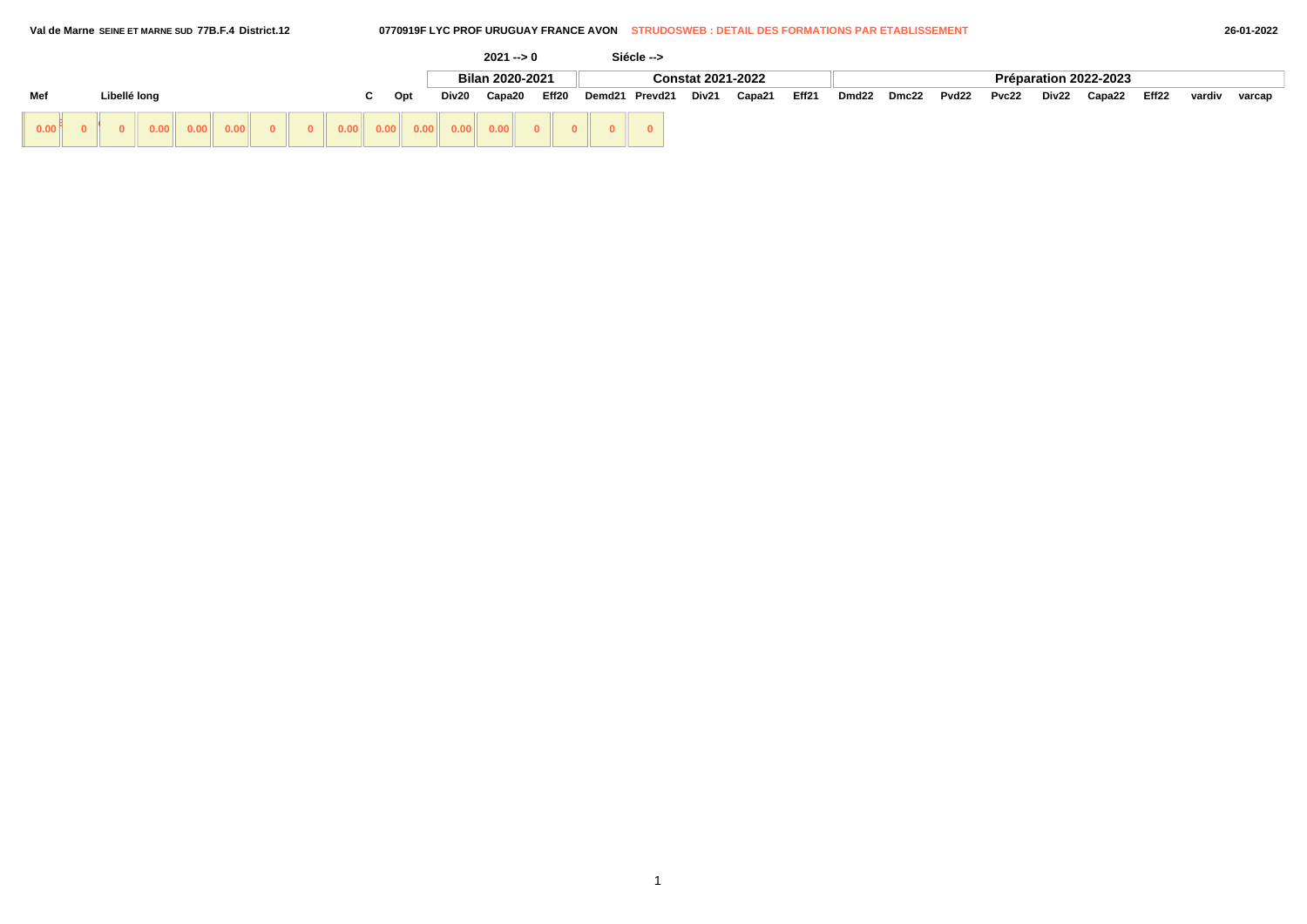| 26-01-2022 |
|------------|
|            |

|                 |                                                               |     |       | $2021 - 51561$  |                   |      | Siécle -->     |                          |        |       |                   |       |                   |       |       |                       |       |        |              |
|-----------------|---------------------------------------------------------------|-----|-------|-----------------|-------------------|------|----------------|--------------------------|--------|-------|-------------------|-------|-------------------|-------|-------|-----------------------|-------|--------|--------------|
|                 |                                                               |     |       | Bilan 2020-2021 |                   |      |                | <b>Constat 2021-2022</b> |        |       |                   |       |                   |       |       | Préparation 2022-2023 |       |        |              |
| Mef             | Libellé long                                                  | Opt | Div20 | Capa20          | Eff <sub>20</sub> |      | Demd21 Prevd21 | Div21                    | Capa21 | Eff21 | Dmd <sub>22</sub> | Dmc22 | Pvd <sub>22</sub> | Pvc22 | Div22 | Capa22                | Eff22 | vardiv | varcap       |
| 2ND DEGRE       |                                                               |     |       |                 |                   |      |                |                          |        |       |                   |       |                   |       |       |                       |       |        |              |
| 2NDE G-T        |                                                               |     |       |                 |                   |      |                |                          |        |       |                   |       |                   |       |       |                       |       |        |              |
|                 | 20010018110 2NDE GENERALE ET TECHNOLOGIQUE                    |     | 7.00  | 245             | 232               |      |                | 8.00                     | 280    | 260   |                   |       |                   |       | 8.00  | 280                   |       |        |              |
|                 | Total par niveau et/ou formation                              |     | 7.00  | 245             | 232               | 0.00 | 0.00           | 8.00                     | 280    | 260   | 0.00              | 0.00  | 0.00              | 0.00  | 8.00  | 280                   | 0     | 0      | $\mathbf 0$  |
| <b>1ERE G-T</b> |                                                               |     |       |                 |                   |      |                |                          |        |       |                   |       |                   |       |       |                       |       |        |              |
|                 | 20110019110 PREMIERE GENERALE                                 |     | 5.00  | 151             | 144               |      |                | 4.00                     | 140    | 118   |                   |       |                   |       | 4.00  | 140                   | 136   |        |              |
|                 | 21120009110 1-STL BIOCHIMIE-BIOLOGIE-BIOTECHNOLOGIE           |     | 1.00  | 30              | 31                |      |                | 1.00                     | 30     | 22    |                   |       |                   |       | 1.00  | 30                    | 28    |        |              |
|                 | 21131016110 1-STMG SC.& TECHNO. MANAGEMENT GESTION            |     | 2.00  | 48              | 50                |      |                | 2.00                     | 54     | 47    |                   |       |                   |       | 2.00  | 54                    | 51    |        |              |
|                 | 21133104110 1-ST2S SC. & TECHNO. SANTE & SOCIAL               |     | 2.00  | 59              | 57                |      |                | 2.00                     | 59     | 59    |                   |       |                   |       | 2.00  | 60                    | 60    |        | -1           |
|                 | Total par niveau et/ou formation                              |     | 10.00 | 288             | 282               | 0.00 | 0.00           | 9.00                     | 283    | 246   | 0.00              | 0.00  | 0.00              | 0.00  | 9.00  | 284                   | 275   | 0      | $\mathbf{1}$ |
| <b>TERM G-T</b> |                                                               |     |       |                 |                   |      |                |                          |        |       |                   |       |                   |       |       |                       |       |        |              |
|                 | 20210019110 TERMINALE GENERALE                                |     | 5.00  | 158             | 145               |      |                | 5.00                     | 175    | 141   |                   |       |                   |       | 4.00  | 140                   | 115   | $-1$   | -35          |
|                 | 21220009110 T-STL BIOCHIMIE-BIOLOGIE-BIOTECHNOLOGIE           |     | 1.00  | 24              | 23                |      |                | 1.00                     | 30     | 29    |                   |       |                   |       | 1.00  | 24                    | 21    |        | $-6$         |
|                 | 21231017110 T-STMG GESTION ET FINANCE                         |     | 0.50  | 9               | 12                |      |                | 0.50                     | 17     | 8     |                   |       |                   |       | 0.50  | 17                    | 11    |        |              |
|                 | 21231018110 T-STMG MERCATIQUE (MARKETING)                     |     | 0.50  | 12              | 13                |      |                | 0.50                     | 18     | 20    |                   |       |                   |       | 0.50  | 18                    | 18    |        |              |
| 21231019110     | <b>T-STMG RESSOUR. HUMAINES &amp;</b><br><b>COMMUNICATION</b> |     | 0.50  | 12              | 10                |      |                | 0.50                     | 12     | 14    |                   |       |                   |       | 0.50  | 12                    | 12    |        |              |
|                 | 21231020110 T-STMG SYSTEMES D'INFORMATION DE GESTION          |     | 0.50  | $\overline{7}$  | 8                 |      |                | 0.50                     | 12     | 5     |                   |       |                   |       | 0.50  | 12                    | 9     |        |              |
|                 | 21233104110 T-ST2S SC. & TECHNO. SANTE & SOCIAL               |     | 2.00  | 59              | 50                |      |                | 2.00                     | 60     | 56    |                   |       |                   |       | 2.00  | 60                    | 56    |        |              |
|                 | Total par niveau et/ou formation                              |     | 10.00 | 281             | 261               | 0.00 | 0.00           | 10.00                    | 324    | 273   | 0.00              | 0.00  | 0.00              | 0.00  | 9.00  | 283                   | 242   | $-1$   | $-41$        |
| 1CAP2           |                                                               |     |       |                 |                   |      |                |                          |        |       |                   |       |                   |       |       |                       |       |        |              |
|                 | 24122142210 1CAP2 PROD.SERV.REST. (RAPID,COLL,CAFE)           |     | 1.00  | 12              | 13                |      |                | 1.00                     | 12     | 12    |                   |       |                   |       | 1.00  | 12                    | 12    |        |              |
|                 | 24133204210 1CAP2 ACCOMPAG. EDUCATIF PETITE ENFANCE           |     | 1.00  | 12              | 13                |      |                |                          |        |       |                   |       |                   |       |       |                       |       |        |              |
|                 | 24133205210 1CAP2 ACCOMPAG. EDUCATIF PETITE ENFANCE           |     |       |                 |                   |      |                | 1.00                     | 12     | 12    |                   |       |                   |       | 1.00  | 12                    | 12    |        |              |
|                 | 24133411210 1CAP2 ASS. TECH. MILIEUX FAMIL.COLLECT.           |     | 1.00  | 12              | 9                 |      |                | 1.00                     | 12     | 12    |                   |       |                   |       | 1.00  | 12                    | 11    |        |              |
|                 | Total par niveau et/ou formation                              |     | 3.00  | 36              | 35                | 0.00 | 0.00           | 3.00                     | 36     | 36    | 0.00              | 0.00  | 0.00              | 0.00  | 3.00  | 36                    | 35    | 0      | $\mathbf{0}$ |
| 2CAP2           |                                                               |     |       |                 |                   |      |                |                          |        |       |                   |       |                   |       |       |                       |       |        |              |
|                 | 24122129220 2CAP2 AGENT POLYVALENT DE RESTAURATION            |     | 1.00  | 13              | 9                 |      |                |                          |        |       |                   |       |                   |       |       |                       |       |        |              |
|                 | 24122142220 2CAP2 PROD.SERV.REST. (RAPID,COLL,CAFE)           |     |       |                 |                   |      |                | 1.00                     | 12     | 6     |                   |       |                   |       | 1.00  | 12                    | 6     |        |              |
|                 | 24133204220 2CAP2 ACCOMPAG. EDUCATIF PETITE ENFANCE           |     | 1.00  | 12              | 14                |      |                |                          |        |       |                   |       |                   |       |       |                       |       |        |              |
|                 | 24133205220 2CAP2 ACCOMPAG. EDUCATIF PETITE ENFANCE           |     |       |                 |                   |      |                | 1.00                     | 12     | 14    |                   |       |                   |       | 1.00  | 12                    | 12    |        |              |
|                 | 24133411220 2CAP2 ASS. TECH. MILIEUX FAMIL.COLLECT.           |     | 1.00  | 13              | 13                |      |                | 1.00                     | 12     | 10    |                   |       |                   |       | 1.00  | 12                    | 12    |        |              |
|                 | Total par niveau et/ou formation                              |     | 3.00  | 38              | 36                | 0.00 | 0.00           | 3.00                     | 36     | 30    | 0.00              | 0.00  | 0.00              | 0.00  | 3.00  | 36                    | 30    | 0      | $\mathbf 0$  |
| 2NDE PRO        |                                                               |     |       |                 |                   |      |                |                          |        |       |                   |       |                   |       |       |                       |       |        |              |
|                 | 24730003310 2NDPRO MET.GEST.ADM.,TRA.&LOG.2NDE COMM.          |     | 2.00  | 48              | 48                |      |                | 2.00                     | 48     | 47    |                   |       |                   |       | 2.00  | 48                    | 48    |        |              |
| 24733005310     | 2NDPRO ACC.SOINS-SERV.PERS. 2NDE<br><b>COMMUNE</b>            |     | 2.00  | 60              | 59                |      |                | 2.00                     | 60     | 58    |                   |       |                   |       | 2.00  | 60                    | 59    |        |              |
| 24733006310     | 2NDPRO ANIMAT. ENFANCE& PERSONNES AGEES                       |     | 1.00  | 24              | 26                |      |                | 1.00                     | 24     | 25    |                   |       |                   |       | 1.00  | 24                    | 24    |        |              |
|                 | Total par niveau et/ou formation                              |     | 5.00  | 132             | 133               | 0.00 | 0.00           | 5.00                     | 132    | 130   | 0.00              | 0.00  | 0.00              | 0.00  | 5.00  | 132                   | 131   | 0      | $\mathbf{0}$ |
| <b>1ERE PRO</b> |                                                               |     |       |                 |                   |      |                |                          |        |       |                   |       |                   |       |       |                       |       |        |              |
|                 | 24730001320 1ERPRO GESTION-ADMINISTRATION                     |     | 2.00  | 48              | 46                |      |                |                          |        |       |                   |       |                   |       |       |                       |       |        |              |
|                 | 24730004320 1ERPRO ASSISTANC.GEST.ORGANIS.ACTIVITES           |     |       |                 |                   |      |                | 2.00                     | 48     | 47    |                   |       |                   |       | 2.00  | 48                    | 46    |        |              |
|                 | 24733004320 1ERPRO ACC.SOINS-S.PERS, OPT.EN STRUCTUR          |     | 3.00  | 84              | 83                |      |                | 2.00                     | 60     | 62    |                   |       |                   |       | 2.00  | 60                    | 58    |        |              |
| 24733006320     | 1ERPRO ANIMAT. ENFANCE& PERSONNES AGEES                       |     |       |                 |                   |      |                | 1.00                     | 24     | 22    |                   |       |                   |       | 1.00  | 24                    | 22    |        |              |
|                 | Total par niveau et/ou formation                              |     | 5.00  | 132             | 129               | 0.00 | 0.00           | 5.00                     | 132    | 131   | 0.00              | 0.00  | 0.00              | 0.00  | 5.00  | 132                   | 126   | 0      | $\mathbf 0$  |
| <b>TURBO</b>    |                                                               |     |       |                 |                   |      |                |                          |        |       |                   |       |                   |       |       |                       |       |        |              |

**TLEPRO**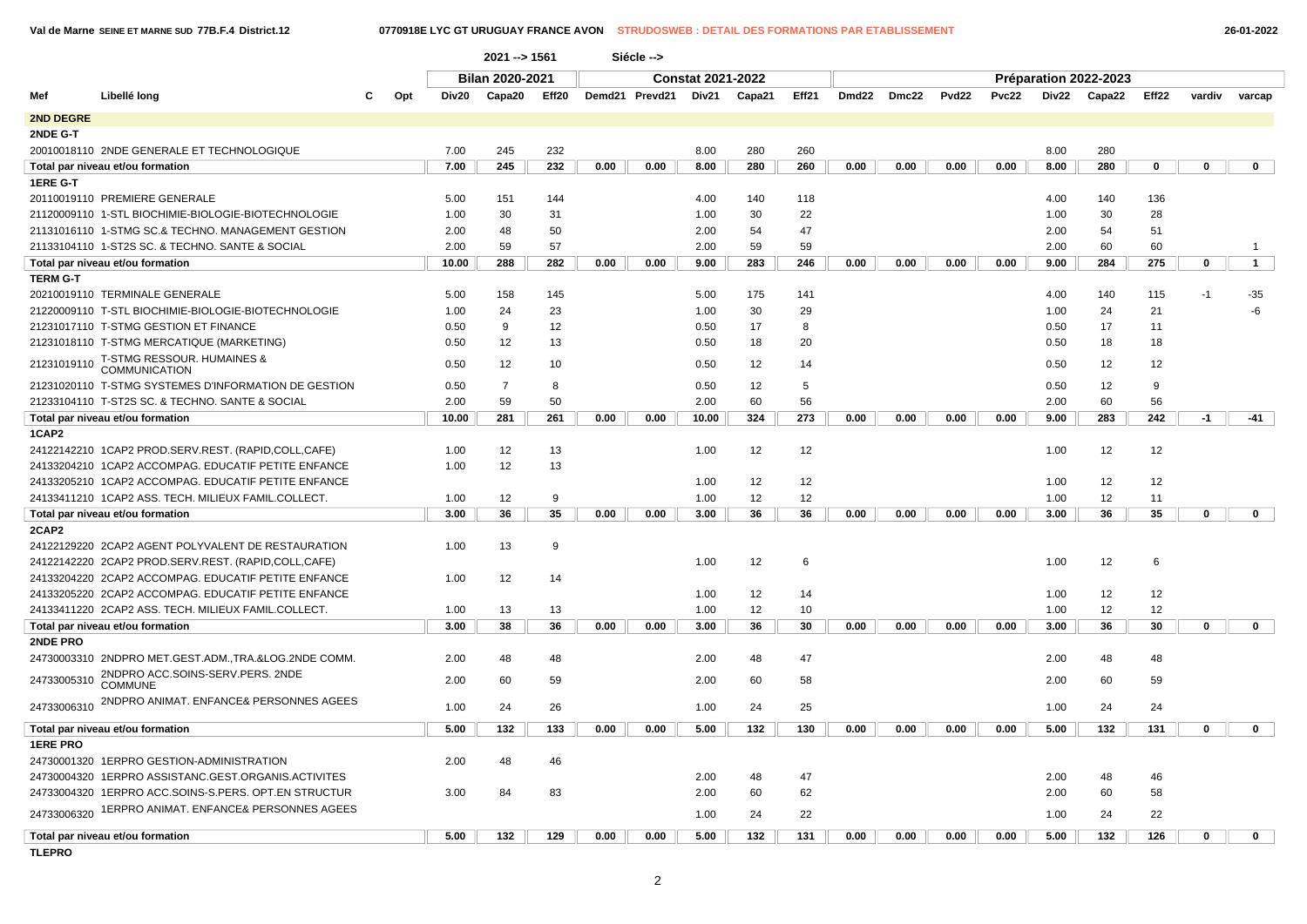|                            |                                                      |     |       | $2021 - 51561$  |       |      | Siécle -->     |                          |        |       |                   |       |                   |       |       |                       |              |                |              |
|----------------------------|------------------------------------------------------|-----|-------|-----------------|-------|------|----------------|--------------------------|--------|-------|-------------------|-------|-------------------|-------|-------|-----------------------|--------------|----------------|--------------|
|                            |                                                      |     |       | Bilan 2020-2021 |       |      |                | <b>Constat 2021-2022</b> |        |       |                   |       |                   |       |       | Préparation 2022-2023 |              |                |              |
| Mef                        | Libellé long                                         | Opt | Div20 | Capa20          | Eff20 |      | Demd21 Prevd21 | Div21                    | Capa21 | Eff21 | Dmd <sub>22</sub> | Dmc22 | Pvd <sub>22</sub> | Pvc22 | Div22 | Capa22                | Eff22        | vardiv         | varcap       |
|                            | 24730001330 TLE PRO GESTION-ADMINISTRATION           |     | 2.00  | 48              | 41    |      |                | 2.00                     | 48     | 44    |                   |       |                   |       |       |                       |              | $-2$           | -48          |
|                            | 24730004330 TLEPRO ASSISTANC.GEST.ORGANIS.ACTIVITES  |     |       |                 |       |      |                |                          |        |       |                   |       |                   |       | 2.00  | 48                    | 46           | $\overline{2}$ | 48           |
|                            | 24733004330 TLEPRO. ASSP OPTION EN STRUCTURE         |     | 3.00  | 84              | 81    |      |                | 3.00                     | 84     | 76    |                   |       |                   |       | 2.00  | 60                    | 60           | -1             | $-24$        |
|                            | 24733006330 TLEPRO ANIMAT. ENFANCE& PERSONNES AGEES  |     |       |                 |       |      |                |                          |        |       |                   |       |                   |       | 1.00  | 24                    | 22           | $\mathbf 1$    | 24           |
|                            | Total par niveau et/ou formation                     |     | 5.00  | 132             | 122   | 0.00 | 0.00           | 5.00                     | 132    | 120   | 0.00              | 0.00  | 0.00              | 0.00  | 5.00  | 132                   | 128          | 0              | $\mathbf 0$  |
| МC                         |                                                      |     |       |                 |       |      |                |                          |        |       |                   |       |                   |       |       |                       |              |                |              |
|                            | 25333001110 MC AIDE A DOMICILE (MC5)                 |     | 1.00  | 18              | 15    |      |                | 1.00                     | 18     | 14    |                   |       |                   |       | 1.00  | 18                    |              |                |              |
|                            | 25333501110 MC ANIM.-GEST. PROJETS SECT. SPORTIF     |     | 1.00  | 12              | 10    |      |                | 1.00                     | 12     | 10    |                   |       |                   |       | 1.00  | 12                    |              |                |              |
|                            | Total par niveau et/ou formation                     |     | 2.00  | 30              | 25    | 0.00 | 0.00           | 2.00                     | 30     | 24    | 0.00              | 0.00  | 0.00              | 0.00  | 2.00  | 30                    | 0            | 0              | $\mathbf 0$  |
| <b>Total par cycle</b>     |                                                      |     | 50.00 | 1314            | 1255  | 0.00 | 0.00           | 50.00                    | 1385   | 1250  | 0.00              | 0.00  | 0.00              | 0.00  | 49.00 | 1345                  | 967          | $-1$           | $-40$        |
| <b>POST BACCALAUREAT</b>   |                                                      |     |       |                 |       |      |                |                          |        |       |                   |       |                   |       |       |                       |              |                |              |
| 1BTS2                      |                                                      |     |       |                 |       |      |                |                          |        |       |                   |       |                   |       |       |                       |              |                |              |
|                            | 31122207210 1BTS2 BIOANALYSES ET CONTRE (BTS)        |     | 1.00  | 30              | 28    |      |                | 1.00                     | 30     | 26    |                   |       |                   |       | 1.00  | 30                    |              |                |              |
|                            | 31131408210 1BTS2 COMPTABILITE ET GESTION            |     | 1.00  | 35              | 32    |      |                | 1.00                     | 35     | 35    |                   |       |                   |       | 1.00  | 35                    |              |                |              |
|                            | 31132409210 1BTS2 SUPPORT A L'ACTION MANAGERIALE     |     | 1.00  | 35              | 35    |      |                | 1.00                     | 35     | 33    |                   |       |                   |       | 1.00  | 35                    |              |                |              |
|                            | 31133001210 1BTS2 SERVICE & PREST, S.SANIT.& SOCIAL  |     | 1.00  | 24              | 24    |      |                | 1.00                     | 24     | 24    |                   |       |                   |       | 1.00  | 24                    |              |                |              |
|                            | 31133204210 1BTS2 ECONOMIE SOCIALE ET FAMILIALE      |     | 1.00  | 24              | 24    |      |                | 1.00                     | 24     | 26    |                   |       |                   |       | 1.00  | 24                    |              |                |              |
|                            | Total par niveau et/ou formation                     |     | 5.00  | 148             | 143   | 0.00 | 0.00           | 5.00                     | 148    | 144   | 0.00              | 0.00  | 0.00              | 0.00  | 5.00  | 148                   | 0            | 0              | $\mathbf{0}$ |
| 2BTS2                      |                                                      |     |       |                 |       |      |                |                          |        |       |                   |       |                   |       |       |                       |              |                |              |
|                            | 31122207220 2BTS2 BIOANALYSES ET CONTRE (BTS)        |     | 1.00  | 24              | 20    |      |                | 1.00                     | 30     | 26    |                   |       |                   |       | 1.00  | 24                    |              |                | -6           |
|                            | 31131408220 2BTS2 COMPTABILITE ET GESTION            |     | 1.00  | 30              | 35    |      |                | 1.00                     | 30     | 24    |                   |       |                   |       | 1.00  | 30                    |              |                |              |
|                            | 31132409220 2BTS2 SUPPORT A L'ACTION MANAGERIALE     |     | 1.00  | 35              | 30    |      |                | 1.00                     | 35     | 29    |                   |       |                   |       | 1.00  | 30                    |              |                | -5           |
|                            | 31133001220 2BTS2 SERVICE & PREST, S.SANIT.& SOCIAL  |     | 1.00  | 24              | 24    |      |                | 1.00                     | 24     | 23    |                   |       |                   |       | 1.00  | 24                    |              |                |              |
|                            | 31133204220 2BTS2 ECONOMIE SOCIALE FAMILIALE         |     | 1.00  | 24              | 22    |      |                | 1.00                     | 24     | 18    |                   |       |                   |       | 1.00  | 24                    |              |                |              |
|                            | Total par niveau et/ou formation                     |     | 5.00  | 137             | 131   | 0.00 | 0.00           | 5.00                     | 143    | 120   | 0.00              | 0.00  | 0.00              | 0.00  | 5.00  | 132                   | 0            | 0              | $-11$        |
| <b>Total par cycle</b>     |                                                      |     | 10.00 | 285             | 274   | 0.00 | 0.00           | 10.00                    | 291    | 264   | 0.00              | 0.00  | 0.00              | 0.00  | 10.00 | 280                   | $\mathbf{0}$ | $\mathbf{0}$   | $-11$        |
|                            | <b>PREPARATIONS DIVERSES</b>                         |     |       |                 |       |      |                |                          |        |       |                   |       |                   |       |       |                       |              |                |              |
| PDPREBAC1                  |                                                      |     |       |                 |       |      |                |                          |        |       |                   |       |                   |       |       |                       |              |                |              |
|                            | 29333102110 AIDE SOIGNANT                            |     | 1.00  | 18              | 11    |      |                | 1.00                     | 18     | 12    |                   |       |                   |       | 1.00  | 18                    |              |                |              |
|                            | 29333103110 AUXILIAIRE DE PUERICULTURE               |     | 1.00  | 18              | 20    |      |                | 1.00                     | 18     | 14    |                   |       |                   |       | 1.00  | 18                    |              |                |              |
|                            | Total par niveau et/ou formation                     |     | 2.00  | 36              | 31    | 0.00 | 0.00           | 2.00                     | 36     | 26    | 0.00              | 0.00  | 0.00              | 0.00  | 2.00  | 36                    | 0            | 0              | $\mathbf{0}$ |
| <b>PDPOSTBAC1</b>          |                                                      |     |       |                 |       |      |                |                          |        |       |                   |       |                   |       |       |                       |              |                |              |
|                            | 41733206110 DECESF CONSEILLER ECO. SOCIALE FAMILIALE |     | 1.00  | 24              | 20    |      |                | 1.00                     | 24     | 21    |                   |       |                   |       | 1.00  | 24                    |              |                |              |
|                            | Total par niveau et/ou formation                     |     | 1.00  | 24              | 20    | 0.00 | 0.00           | 1.00                     | 24     | 21    | 0.00              | 0.00  | 0.00              | 0.00  | 1.00  | 24                    | 0            | 0              | $\mathbf 0$  |
| <b>Total par cycle</b>     |                                                      |     | 3.00  | 60              | 51    | 0.00 | 0.00           | 3.00                     | 60     | 47    | 0.00              | 0.00  | 0.00              | 0.00  | 3.00  | 60                    | $\mathbf{0}$ | $\mathbf{0}$   | $\mathbf{0}$ |
| <b>Total Etablissement</b> |                                                      |     | 63.00 | 1659            | 1580  | 0.00 | 0.00           | 63.00                    | 1736   | 1561  | 0.00              | 0.00  | 0.00              | 0.00  | 62.00 | 1685                  | 967          | $-1$           | $-51$        |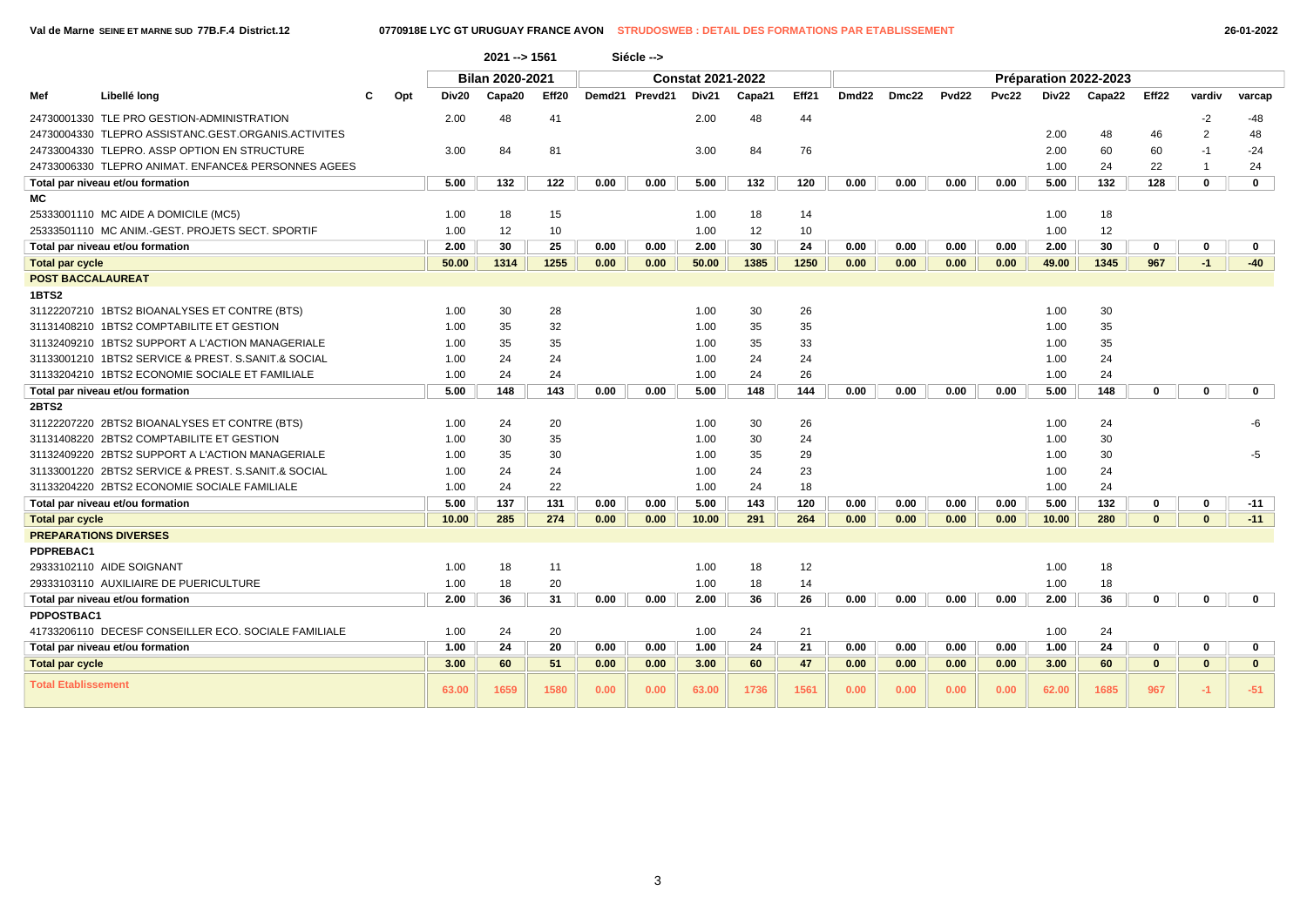### **Val de Marne B.F. District.** STRUDOSWEB : DETAIL DES FORMATIONS PAR ETABLISSEMENT

|                   |              |              |      |                          |  |                         |      |    |     |       | $2021 - 0$                                                                                                                                                                                                                                                                                                                                                                                |       |        | Siécle --> |                          |        |       |       |       |       |       |       |                       |       |        |        |
|-------------------|--------------|--------------|------|--------------------------|--|-------------------------|------|----|-----|-------|-------------------------------------------------------------------------------------------------------------------------------------------------------------------------------------------------------------------------------------------------------------------------------------------------------------------------------------------------------------------------------------------|-------|--------|------------|--------------------------|--------|-------|-------|-------|-------|-------|-------|-----------------------|-------|--------|--------|
|                   |              |              |      |                          |  |                         |      |    |     |       | Bilan 2020-2021                                                                                                                                                                                                                                                                                                                                                                           |       |        |            | <b>Constat 2021-2022</b> |        |       |       |       |       |       |       | Préparation 2022-2023 |       |        |        |
| Mef               |              | Libellé long |      |                          |  |                         |      | C. | Opt | Div20 | Capa20                                                                                                                                                                                                                                                                                                                                                                                    | Eff20 | Demd21 | Prevd21    | Div21                    | Capa21 | Eff21 | Dmd22 | Dmc22 | Pvd22 | Pvc22 | Div22 | Capa22                | Eff22 | vardiv | varcap |
| 0.00 <sup>8</sup> | $\mathbf{0}$ |              | 0.00 | $\vert 0.00 \vert \vert$ |  | $\overline{\mathbf{0}}$ | 0.00 |    |     |       | $\begin{array}{ c c c c c c c c } \hline \multicolumn{1}{ c }{0.00} & \multicolumn{1}{ c }{0.00} & \multicolumn{1}{ c }{0.00} & \multicolumn{1}{ c }{0.00} & \multicolumn{1}{ c }{0.00} & \multicolumn{1}{ c }{0.00} & \multicolumn{1}{ c }{0.00} & \multicolumn{1}{ c }{0.00} & \multicolumn{1}{ c }{0.00} & \multicolumn{1}{ c }{0.00} & \multicolumn{1}{ c }{0.00} & \multicolumn{1}{$ |       |        |            |                          |        |       |       |       |       |       |       |                       |       |        |        |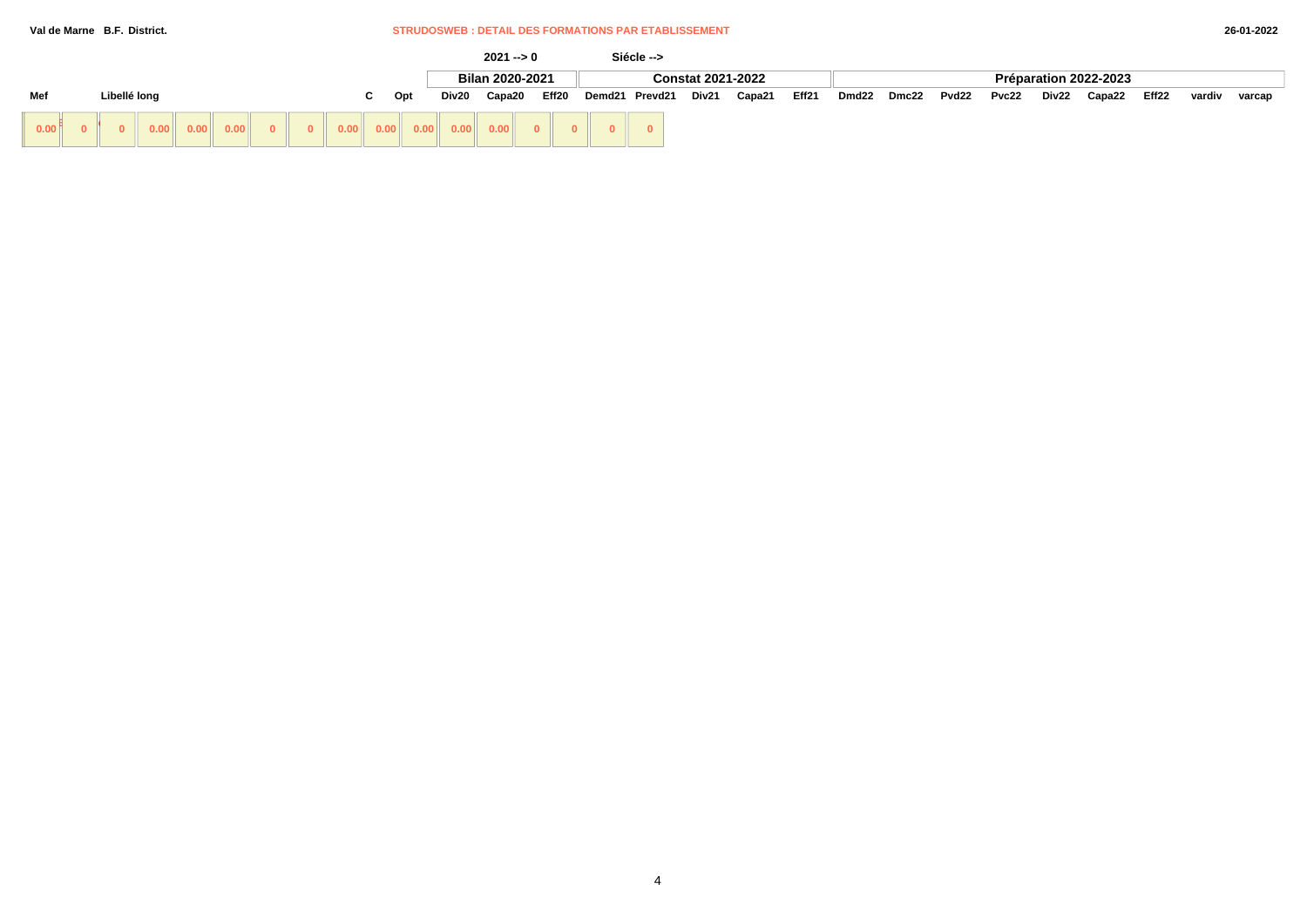**Val de Marne SEINE ET MARNE SUD 77B.F.4 District.12 0770920G LYC POLYV LA FAYETTE CHAMPAGNE-SUR-SEINE STRUDOSWEB : DETAIL DES FORMATIONS PAR ETABLISSEMENT 26-01-2022**

|                  |                                                        |              |     |       | 2021 -- > 1094         |       |      | Siécle -->     |                          |        |       |       |       |       |       |       |                       |       |              |              |  |
|------------------|--------------------------------------------------------|--------------|-----|-------|------------------------|-------|------|----------------|--------------------------|--------|-------|-------|-------|-------|-------|-------|-----------------------|-------|--------------|--------------|--|
|                  |                                                        |              |     |       | <b>Bilan 2020-2021</b> |       |      |                | <b>Constat 2021-2022</b> |        |       |       |       |       |       |       | Préparation 2022-2023 |       |              |              |  |
| Mef              | Libellé long                                           | с            | Opt | Div20 | Capa20                 | Eff20 |      | Demd21 Prevd21 | Div21                    | Capa21 | Eff21 | Dmd22 | Dmc22 | Pvd22 | Pvc22 | Div22 | Capa22                | Eff22 | vardiv       | varcap       |  |
| <b>2ND DEGRE</b> |                                                        |              |     |       |                        |       |      |                |                          |        |       |       |       |       |       |       |                       |       |              |              |  |
| <b>3EME GENE</b> |                                                        |              |     |       |                        |       |      |                |                          |        |       |       |       |       |       |       |                       |       |              |              |  |
|                  | 10310031110 3EME PREPA-METIERS                         |              |     | 2.00  | 44                     | 29    |      |                | 2.00                     | 44     | 42    |       |       |       |       | 2.00  | 44                    |       |              |              |  |
|                  | Total par niveau et/ou formation                       |              |     | 2.00  | 44                     | 29    | 0.00 | 0.00           | 2.00                     | 44     | 42    | 0.00  | 0.00  | 0.00  | 0.00  | 2.00  | 44                    | 0     | 0            | 0            |  |
| 2NDE G-T         |                                                        |              |     |       |                        |       |      |                |                          |        |       |       |       |       |       |       |                       |       |              |              |  |
|                  | 20010018110 2NDE GENERALE ET TECHNOLOGIQUE             |              |     | 2.00  | 60                     | 64    |      |                | 2.00                     | 60     | 63    |       |       |       |       | 2.00  | 60                    |       |              |              |  |
|                  | Total par niveau et/ou formation                       |              |     | 2.00  | 60                     | 64    | 0.00 | 0.00           | 2.00                     | 60     | 63    | 0.00  | 0.00  | 0.00  | 0.00  | 2.00  | 60                    | 0     | 0            | 0            |  |
| 1ERE G-T         |                                                        |              |     |       |                        |       |      |                |                          |        |       |       |       |       |       |       |                       |       |              |              |  |
|                  | 20110019110 PREMIERE GENERALE                          |              |     | 1.00  | 26                     | 21    |      |                | 1.00                     | 35     | 18    |       |       |       |       | 1.00  | 35                    | 20    |              |              |  |
|                  | 21120010110 1STI2D SC. & TECHN. INGEN.INNOV.DEV.DUR.   |              |     | 3.00  | 88                     | 66    |      |                | 3.00                     | 90     | 79    |       |       |       |       | 3.00  | 90                    | 72    |              |              |  |
|                  | Total par niveau et/ou formation                       |              |     | 4.00  | 114                    | 87    | 0.00 | 0.00           | 4.00                     | 125    | 97    | 0.00  | 0.00  | 0.00  | 0.00  | 4.00  | 125                   | 92    | 0            | 0            |  |
| <b>TERM G-T</b>  |                                                        |              |     |       |                        |       |      |                |                          |        |       |       |       |       |       |       |                       |       |              |              |  |
|                  | 20210019110 TERMINALE GENERALE                         |              |     | 1.00  | 23                     | 18    |      |                | 1.00                     | 35     | 20    |       |       |       |       | 1.00  | 35                    | 17    |              |              |  |
|                  | 21220004110 TSTI2D ENERGIES ET ENVIRONNEMENT           |              |     | 0.50  | 6                      | 13    |      |                | 0.50                     | 12     | 8     |       |       |       |       | 0.50  | 12                    | 12    |              |              |  |
|                  | 21220005110 TSTI2D INNOV.TECHNO. ECO CONCEPT.          |              |     | 1.00  | 20                     | 21    |      |                | 1.00                     | 24     | 19    |       |       |       |       | 1.00  | 24                    | 24    |              |              |  |
|                  | 21220006110 TSTI2D SYSTE INFO. ET NUMERIQUE            |              |     | 1.50  | 40                     | 33    |      |                | 1.50                     | 36     | 38    |       |       |       |       | 1.50  | 42                    | 42    |              | 6            |  |
|                  | Total par niveau et/ou formation                       |              |     | 4.00  | 89                     | 85    | 0.00 | 0.00           | 4.00                     | 107    | 85    | 0.00  | 0.00  | 0.00  | 0.00  | 4.00  | 113                   | 95    | $\mathbf 0$  | 6            |  |
| 1CAP2            |                                                        |              |     |       |                        |       |      |                |                          |        |       |       |       |       |       |       |                       |       |              |              |  |
|                  | 24125524210 1CAP2 ELECTRICIEN                          | b            |     | 0.50  | 12                     | 12    |      |                | 0.50                     | 12     | 13    |       |       |       |       | 1.00  | 12                    | 12    | 0.5          |              |  |
|                  | 24131224210 1CAP2 EQUIPIER POLYVALENT DU COMMERCE      |              |     | 1.00  | 15                     | 15    |      |                | 1.00                     | 15     | 15    |       |       |       |       | 1.00  | 15                    | 15    |              |              |  |
|                  | Total par niveau et/ou formation                       |              |     | 1.50  | 27                     | 27    | 0.00 | 0.00           | 1.50                     | 27     | 28    | 0.00  | 0.00  | 0.00  | 0.00  | 2.00  | 27                    | 27    | 0.5          | $\mathbf{0}$ |  |
| 2CAP2            |                                                        |              |     |       |                        |       |      |                |                          |        |       |       |       |       |       |       |                       |       |              |              |  |
|                  | 24125524220 2CAP2 ELECTRICIEN                          |              |     | 1.00  | 12                     | 11    |      |                | 1.00                     | 12     | 13    |       |       |       |       | 1.00  | 12                    | 12    |              |              |  |
|                  | 24131215220 2CAP2 EMPLOY.VENTE: PRDTS ALIMENTAIRES     |              |     | 1.00  | 12                     | 12    |      |                |                          |        |       |       |       |       |       |       |                       |       |              |              |  |
|                  | 24131224220 2CAP2 EQUIPIER POLYVALENT DU COMMERCE      |              |     |       |                        |       |      |                | 1.00                     | 12     | 11    |       |       |       |       | 1.00  | 15                    | 12    |              | 3            |  |
|                  | Total par niveau et/ou formation                       |              |     | 2.00  | 24                     | 23    | 0.00 | 0.00           | 2.00                     | 24     | 24    | 0.00  | 0.00  | 0.00  | 0.00  | 2.00  | 27                    | 24    | $\mathbf 0$  | $\mathbf{3}$ |  |
| 2NDE PRO         |                                                        |              |     |       |                        |       |      |                |                          |        |       |       |       |       |       |       |                       |       |              |              |  |
| 24720008310      | 2NDPRO MET.TRANSIT.NUMER.ENERG.2NDE<br>COMM            | $\mathsf{b}$ |     |       |                        |       |      |                | 3.50                     | 72     | 71    |       |       |       |       | 3.00  | 72                    | 72    | $-0.5$       |              |  |
| 24720103310      | 2NDPRO MET.REAL.ENS.MEC.IND.2NDE<br><b>COMMUNE</b>     |              |     |       |                        |       |      |                | 1.00                     | 24     | 15    |       |       |       |       | 1.00  | 24                    | 15    |              |              |  |
|                  | 24725106310 2NDPRO TECHNICIEN D'USINAGE                |              |     | 0.50  | 12                     | 12    |      |                |                          |        |       |       |       |       |       |       |                       |       |              |              |  |
|                  | 24725107310 2NDPRO TECHNICIEN OUTILLEUR                |              |     | 0.50  | 12                     | 13    |      |                |                          |        |       |       |       |       |       |       |                       |       |              |              |  |
|                  | 24725510310 2NDPRO METIERS ELECT. ENVIRON. CONNECTES b |              |     | 1.50  | 36                     | 36    |      |                |                          |        |       |       |       |       |       |       |                       |       |              |              |  |
| 24725516310      | 2NDPRO SYSTEMES NUMERIQUES 2NDE<br><b>COMMUNE</b>      |              |     | 2.00  | 36                     | 36    |      |                |                          |        |       |       |       |       |       |       |                       |       |              |              |  |
| 24731211310      | 2NDPRO MET. RELATION CLIENT 2NDE COMMUNE               |              |     | 1.00  | 24                     | 25    |      |                | 1.00                     | 24     | 25    |       |       |       |       | 1.00  | 24                    | 24    |              |              |  |
| 24733605310      | 2NDPRO MET.BEAUTE&BIEN-ETRE 2NDE<br><b>COMMUNE</b>     |              |     | 2.00  | 48                     | 49    |      |                | 2.00                     | 48     | 48    |       |       |       |       | 3.00  | 60                    | 60    | $\mathbf{1}$ | 12           |  |
|                  | Total par niveau et/ou formation                       |              |     | 7.50  | 168                    | 171   | 0.00 | 0.00           | 7.50                     | 168    | 159   | 0.00  | 0.00  | 0.00  | 0.00  | 8.00  | 180                   | 171   | 0.5          | 12           |  |
| <b>1ERE PRO</b>  |                                                        |              |     |       |                        |       |      |                |                          |        |       |       |       |       |       |       |                       |       |              |              |  |
|                  | 24725106320 1ERPRO TECHNICIEN D'USINAGE                |              |     | 0.50  | 12                     | 10    |      |                | 0.50                     | 12     | 12    |       |       |       |       | 0.50  | 12                    | 10    |              |              |  |
|                  | 24725107320 1ERPRO TECHNICIEN OUTILLEUR                |              |     | 0.50  | 12                     | 11    |      |                | 0.50                     | 12     | 8     |       |       |       |       | 0.50  | 12                    | 5     |              |              |  |
|                  | 24725510320 1ERPRO METIERS ELECT. ENVIRON. CONNECTES   |              |     | 2.00  | 36                     | 36    |      |                | 2.00                     | 36     | 37    |       |       |       |       | 2.00  | 36                    | 36    |              |              |  |
|                  | 24725513320 1ERPRO SYST.NUM.OPT.A SURETE SECURITE      | R            |     | 1.00  | 24                     | 15    |      |                | 1.00                     | 24     | 10    |       |       |       |       | 1.00  | 24                    | 24    |              |              |  |
|                  | 24725515320 1ERPRO SYST.NUM.OPT.C RES.INF.SYST.COMM.   | R            |     | 1.00  | 24                     | 24    |      |                | 1.00                     | 24     | 36    |       |       |       |       | 1.00  | 24                    | 24    |              |              |  |
|                  | 24731213320 1ERPRO MET.COM.VEN.OP.A ANI.GES.ESP.COM.   | d            |     | 1.00  | 30                     | 29    |      |                | 1.00                     | 30     | 30    |       |       |       |       | 1.00  | 30                    | 30    |              |              |  |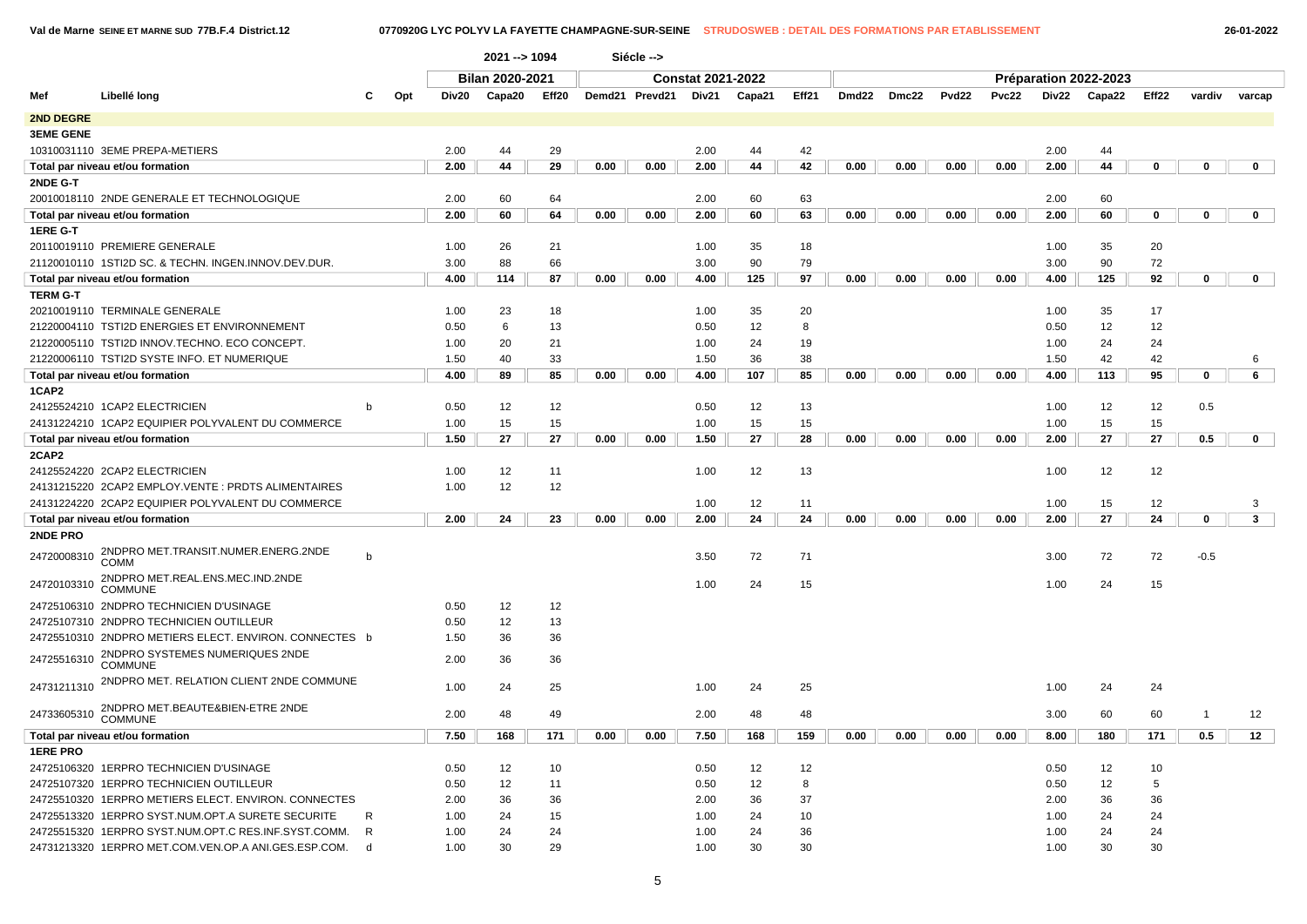|                            |                                                      |       | 2021 -- > 1094  |                |      | Siécle -->     |                          |        |       |                   |       |                   |       |       |                       |                   |              |             |
|----------------------------|------------------------------------------------------|-------|-----------------|----------------|------|----------------|--------------------------|--------|-------|-------------------|-------|-------------------|-------|-------|-----------------------|-------------------|--------------|-------------|
|                            |                                                      |       | Bilan 2020-2021 |                |      |                | <b>Constat 2021-2022</b> |        |       |                   |       |                   |       |       | Préparation 2022-2023 |                   |              |             |
| Mef                        | Libellé long<br>Opt<br>С                             | Div20 | Capa20          | Eff20          |      | Demd21 Prevd21 | Div21                    | Capa21 | Eff21 | Dmd <sub>22</sub> | Dmc22 | Pvd <sub>22</sub> | Pvc22 | Div22 | Capa22                | Eff <sub>22</sub> | vardiv       | varcap      |
| 24733603320                | 1ERPRO ESTHETIQUE COSMETIQUE PARFUMERIE              | 2.00  | 48              | 47             |      |                | 2.00                     | 48     | 45    |                   |       |                   |       | 2.00  | 48                    | 46                |              |             |
|                            | Total par niveau et/ou formation                     | 8.00  | 186             | 172            | 0.00 | 0.00           | 8.00                     | 186    | 178   | 0.00              | 0.00  | 0.00              | 0.00  | 8.00  | 186                   | 175               | 0            | 0           |
| <b>TLEPRO</b>              |                                                      |       |                 |                |      |                |                          |        |       |                   |       |                   |       |       |                       |                   |              |             |
|                            | 24725106330 TLEPRO TECHNICIEN D'USINAGE              | 0.50  | 12              | 11             |      |                | 0.50                     | 12     | 11    |                   |       |                   |       | 0.50  | 12                    | 12                |              |             |
|                            | 24725107330 TLEPRO TECHNICIEN OUTILLEUR              | 0.50  | 12              | 6              |      |                | 0.50                     | 12     | 9     |                   |       |                   |       | 0.50  | 12                    | 9                 |              |             |
|                            | 24725510330 TLEPRO METIERS ELECT. ENVIRON, CONNECTES | 2.00  | 36              | 30             |      |                | 2.00                     | 36     | 33    |                   |       |                   |       | 2.00  | 36                    | 34                |              |             |
|                            | 24725513330 TLEPRO SYST.NUM.OPT.A SURETE SECURITE    | 1.00  | 24              | 21             |      |                | 1.00                     | 24     | 15    |                   |       |                   |       | 1.00  | 24                    | 24                |              |             |
|                            | 24725515330 TLEPRO SYST.NUM.OPT.C RES.INF.SYST.COMM  | 1.00  | 24              | 24             |      |                | 1.00                     | 24     | 24    |                   |       |                   |       | 1.00  | 24                    | 24                |              |             |
|                            | 24731202330 TLEPRO COMMERCE                          | 1.00  | 30              | 30             |      |                |                          |        |       |                   |       |                   |       |       |                       |                   |              |             |
|                            | 24731213330 TLEPRO MET.COM.VEN.OP.A ANI.GES.ESP.COM. |       |                 |                |      |                | 1.00                     | 30     | 23    |                   |       |                   |       | 1.00  | 30                    | 24                |              |             |
|                            | 24733603330 TLEPRO ESTHETIQUE COSMETIQUE PARFUMERIE  | 2.00  | 39              | 32             |      |                | 2.00                     | 39     | 45    |                   |       |                   |       | 2.00  | 39                    | 39                |              |             |
|                            | Total par niveau et/ou formation                     | 8.00  | 177             | 154            | 0.00 | 0.00           | 8.00                     | 177    | 160   | 0.00              | 0.00  | 0.00              | 0.00  | 8.00  | 177                   | 166               | 0            | $\mathbf 0$ |
| <b>Total par cycle</b>     |                                                      | 39.00 | 889             | 812            | 0.00 | 0.00           | 39.00                    | 918    | 836   | 0.00              | 0.00  | 0.00              | 0.00  | 40.00 | 939                   | 750               | $\mathbf{1}$ | 21          |
| <b>POST BACCALAUREAT</b>   |                                                      |       |                 |                |      |                |                          |        |       |                   |       |                   |       |       |                       |                   |              |             |
| CPGE-1                     |                                                      |       |                 |                |      |                |                          |        |       |                   |       |                   |       |       |                       |                   |              |             |
|                            | 30111020210 CPGE1 PTSI (PHYS.TECHN.SCI.INGEN.)       | 1.00  | 24              | 32             |      |                | 1.00                     | 24     | 24    |                   |       |                   |       | 1.00  | 24                    |                   |              |             |
|                            | Total par niveau et/ou formation                     | 1.00  | 24              | 32             | 0.00 | 0.00           | 1.00                     | 24     | 24    | 0.00              | 0.00  | 0.00              | 0.00  | 1.00  | 24                    | 0                 | 0            | 0           |
| CPGE-2                     |                                                      |       |                 |                |      |                |                          |        |       |                   |       |                   |       |       |                       |                   |              |             |
|                            | 30111034220 CPGE2 PT * (PHYSIQUE ET TECHNOLOGIE)     | 1.00  | 24              | 24             |      |                | 1.00                     | 24     | 23    |                   |       |                   |       | 1.00  | 24                    |                   |              |             |
|                            | 30111040220 CPGE ATS INGENIERIE INDUSTRIELLE         | 1.00  | 28              | 28             |      |                | 1.00                     | 28     | 25    |                   |       |                   |       | 1.00  | 24                    |                   |              | -4          |
|                            | Total par niveau et/ou formation                     | 2.00  | 52              | 52             | 0.00 | 0.00           | 2.00                     | 52     | 48    | 0.00              | 0.00  | 0.00              | 0.00  | 2.00  | 48                    | $\Omega$          | $\Omega$     | $-4$        |
| 1BTS2                      |                                                      |       |                 |                |      |                |                          |        |       |                   |       |                   |       |       |                       |                   |              |             |
|                            | 31120112210 1BTS2 SYST.NUMER, OPT.A INFORM.&RESEAUX  | 1.00  | 35              | 35             |      |                | 1.00                     | 35     | 31    |                   |       |                   |       | 1.00  | 35                    |                   |              |             |
|                            | 31122316210 1BTS2 CONC.PROC.REAL.PROD. 1E AN. COM.   | 1.00  | 24              | 17             |      |                | 1.00                     | 24     | 18    |                   |       |                   |       | 1.00  | 24                    |                   |              |             |
|                            | 31125516210 1BTS2 SYST.NUMER. OPT.B ELECTRON.&COM.   | 1.00  | 35              | 31             |      |                | 1.00                     | 35     | 30    |                   |       |                   |       | 1.00  | 35                    |                   |              |             |
|                            | 31125520210 1BTS2 ELECTROTECHNIQUE                   | 1.00  | 30              | 30             |      |                | 1.00                     | 30     | 26    |                   |       |                   |       | 1.00  | 30                    |                   |              |             |
|                            | Total par niveau et/ou formation                     | 4.00  | 124             | 113            | 0.00 | 0.00           | 4.00                     | 124    | 105   | 0.00              | 0.00  | 0.00              | 0.00  | 4.00  | 124                   | 0                 | $\Omega$     | 0           |
| <b>2BTS2</b>               |                                                      |       |                 |                |      |                |                          |        |       |                   |       |                   |       |       |                       |                   |              |             |
|                            | 31120112220 2BTS2 SYST.NUMER. OPT.A INFORM.&RESEAUX  | 1.00  | 24              | 24             |      |                | 1.00                     | 30     | 27    |                   |       |                   |       | 1.00  | 24                    |                   |              | -6          |
|                            | 31122317220 2BTS2 CON.PROC.REA.PROD. OPT.B PROD.SER  | 0.50  | 9               | 8              |      |                | 0.50                     | 9      | 6     |                   |       |                   |       | 0.50  | $\overline{7}$        |                   |              | $-2$        |
|                            | 31122318220 2BTS2 CON.PROC.REA.PROD. OPT.A PROD.UNI  | 0.50  | 9               | $\overline{7}$ |      |                | 0.50                     | 9      | 6     |                   |       |                   |       | 0.50  | 8                     |                   |              | $-1$        |
|                            | 31125515220 2BTS2 ELECTROTECHNIQUE                   | 1.00  | 24              | 22             |      |                | 1.00                     | 24     |       |                   |       |                   |       | 1.00  | 24                    |                   |              |             |
|                            | 31125516220 2BTS2 SYST.NUMER. OPT.B ELECTRON.&COM.   | 1.00  | 30              | 20             |      |                | 1.00                     | 24     | 19    |                   |       |                   |       | 1.00  | 24                    |                   |              |             |
|                            | 31125520220 2BTS2 ELECTROTECHNIQUE                   |       |                 |                |      |                |                          |        | 23    |                   |       |                   |       |       |                       |                   |              |             |
|                            | Total par niveau et/ou formation                     | 4.00  | 96              | 81             | 0.00 | 0.00           | 4.00                     | 96     | 81    | 0.00              | 0.00  | 0.00              | 0.00  | 4.00  | 87                    | $\Omega$          | $\bf{0}$     | -9          |
| <b>Total par cycle</b>     |                                                      | 11.00 | 296             | 278            | 0.00 | 0.00           | 11.00                    | 296    | 258   | 0.00              | 0.00  | 0.00              | 0.00  | 11.00 | 283                   | $\bf{0}$          | $\bf{0}$     | $-13$       |
| <b>Total Etablissement</b> |                                                      | 50.00 | 1185            | 1090           | 0.00 | 0.00           | 50.00                    | 1214   | 1094  | 0.00              | 0.00  | 0.00              | 0.00  | 51.00 | 1222                  | 750               | 1            | 8           |

## **C Commentaires**

b Mixité 2nd pro MEEC ancien + CAP 3.5/72 = 1.5/36 MEEC +2/36 SN communes

d Réo 6places 2GT

R 12 places réo 2 GT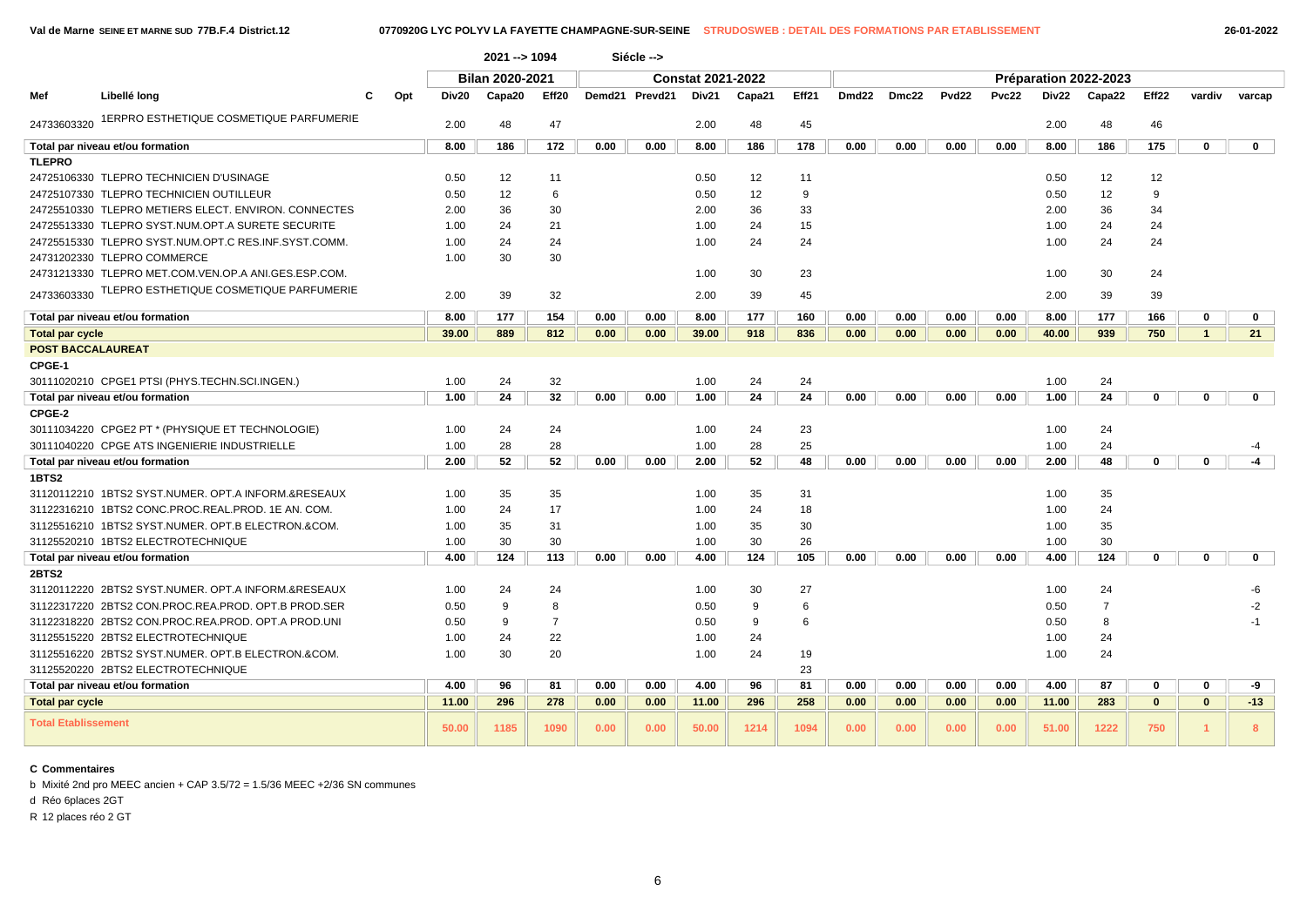**Val de Marne SEINE ET MARNE SUD 77B.F.4 District.12 0770927P LYC GENE INTERNATIONAL FRANCOIS 1ER FONTAINEBLEAU STRUDOSWEB : DETAIL DES FORMATIONS PAR ETABLISSEMENT 26-01-2022**

|                            |                                                   |       | 2021 -- > 1338  |       |      | Siécle -->     |                          |        |       |                   |       |       |       |       |                       |                   |              |              |
|----------------------------|---------------------------------------------------|-------|-----------------|-------|------|----------------|--------------------------|--------|-------|-------------------|-------|-------|-------|-------|-----------------------|-------------------|--------------|--------------|
|                            |                                                   |       | Bilan 2020-2021 |       |      |                | <b>Constat 2021-2022</b> |        |       |                   |       |       |       |       | Préparation 2022-2023 |                   |              |              |
| Mef                        | Libellé long<br>Opt                               | Div20 | Capa20          | Eff20 |      | Demd21 Prevd21 | Div21                    | Capa21 | Eff21 | Dmd <sub>22</sub> | Dmc22 | Pvd22 | Pvc22 | Div22 | Capa22                | Eff <sub>22</sub> | vardiv       | varcap       |
| <b>2ND DEGRE</b>           |                                                   |       |                 |       |      |                |                          |        |       |                   |       |       |       |       |                       |                   |              |              |
| 2NDE G-T                   |                                                   |       |                 |       |      |                |                          |        |       |                   |       |       |       |       |                       |                   |              |              |
|                            | 20010018110 2NDE GENERALE ET TECHNOLOGIQUE        | 11.00 | 385             | 361   |      |                | 11.00                    | 385    | 384   |                   |       |       |       | 11.00 | 385                   |                   |              |              |
|                            | Total par niveau et/ou formation                  | 11.00 | 385             | 361   | 0.00 | 0.00           | 11.00                    | 385    | 384   | 0.00              | 0.00  | 0.00  | 0.00  | 11.00 | 385                   | 0                 | 0            | $\mathbf 0$  |
| 1ERE G-T                   |                                                   |       |                 |       |      |                |                          |        |       |                   |       |       |       |       |                       |                   |              |              |
|                            | 20110019110 PREMIERE GENERALE                     | 11.00 | 383             | 364   |      |                | 11.00                    | 385    | 332   |                   |       |       |       | 11.00 | 385                   |                   |              |              |
|                            | Total par niveau et/ou formation                  | 11.00 | 383             | 364   | 0.00 | 0.00           | 11.00                    | 385    | 332   | 0.00              | 0.00  | 0.00  | 0.00  | 11.00 | 385                   | 0                 | 0            | $\mathbf 0$  |
| <b>TERM G-T</b>            |                                                   |       |                 |       |      |                |                          |        |       |                   |       |       |       |       |                       |                   |              |              |
|                            | 20210019110 TERMINALE GENERALE                    | 11.00 | 365             | 359   |      |                | 11.00                    | 385    | 355   |                   |       |       |       | 10.00 | 350                   | 323               | $-1$         | $-35$        |
|                            | Total par niveau et/ou formation                  | 11.00 | 365             | 359   | 0.00 | 0.00           | 11.00                    | 385    | 355   | 0.00              | 0.00  | 0.00  | 0.00  | 10.00 | 350                   | 323               | $-1$         | $-35$        |
| <b>Total par cycle</b>     |                                                   | 33.00 | 1133            | 1084  | 0.00 | 0.00           | 33.00                    | 1155   | 1071  | 0.00              | 0.00  | 0.00  | 0.00  | 32.00 | 1120                  | 323               | $-1$         | $-35$        |
| <b>POST BACCALAUREAT</b>   |                                                   |       |                 |       |      |                |                          |        |       |                   |       |       |       |       |                       |                   |              |              |
| CPGE-1                     |                                                   |       |                 |       |      |                |                          |        |       |                   |       |       |       |       |                       |                   |              |              |
|                            | 30111018210 CPGE1 MPSI (MATH.PHYS SC.INGENIEUR)   | 1.00  | 48              | 49    |      |                | 1.00                     | 48     | 48    |                   |       |       |       | 1.00  | 48                    |                   |              |              |
|                            | 30111019210 CPGE1 PCSI (PHYS.CHIM.SCI.INGEN.)     | 1.00  | 48              | 45    |      |                | 1.00                     | 48     | 46    |                   |       |       |       | 1.00  | 48                    |                   |              |              |
|                            | 30111021210 CPGE1 BCPST (BIO.CHI.PHYS.SC TERRE)   | 1.00  | 48              | 45    |      |                | 1.00                     | 48     | 47    |                   |       |       |       | 1.00  | 48                    |                   |              |              |
|                            | Total par niveau et/ou formation                  | 3.00  | 144             | 139   | 0.00 | 0.00           | 3.00                     | 144    | 141   | 0.00              | 0.00  | 0.00  | 0.00  | 3.00  | 144                   | $\Omega$          | U            | $\mathbf{0}$ |
| CPGE-2                     |                                                   |       |                 |       |      |                |                          |        |       |                   |       |       |       |       |                       |                   |              |              |
|                            | 30111021220 CPGE2 BCPST (BIO.CHIM.PHYS.SC TERRE)  | 1.00  | 48              | 41    |      |                | 1.00                     | 48     | 31    |                   |       |       |       | 1.00  | 48                    |                   |              |              |
|                            | 30111027220 CPGE2 MP (MATHEMATIQUES ET PHYSIQUE)  | 1.00  | 35              | 28    |      |                | 1.00                     | 35     | 29    |                   |       |       |       | 1.00  | 35                    |                   |              |              |
|                            | 30111028220 CPGE2 PC (PHYSIQUE ET CHIMIE)         | 1.00  | 25              | 27    |      |                | 1.00                     | 25     | 25    |                   |       |       |       | 1.00  | 25                    |                   |              |              |
|                            | 30111029220 CPGE2 PSI (PHYSIQUE ET SC. INGENIEUR) | 1.00  | 40              | 34    |      |                | 1.00                     | 40     | 41    |                   |       |       |       | 1.00  | 40                    |                   |              |              |
|                            | Total par niveau et/ou formation                  | 4.00  | 148             | 130   | 0.00 | 0.00           | 4.00                     | 148    | 126   | 0.00              | 0.00  | 0.00  | 0.00  | 4.00  | 148                   | 0                 | 0            | $\mathbf 0$  |
| <b>Total par cycle</b>     |                                                   | 7.00  | 292             | 269   | 0.00 | 0.00           | 7.00                     | 292    | 267   | 0.00              | 0.00  | 0.00  | 0.00  | 7.00  | 292                   | $\bf{0}$          | $\mathbf{0}$ | $\mathbf{0}$ |
| <b>Total Etablissement</b> |                                                   | 40.00 | 1425            | 1353  | 0.00 | 0.00           | 40.00                    | 1447   | 1338  | 0.00              | 0.00  | 0.00  | 0.00  | 39.00 | 1412                  | 323               | $-1$         | $-35$        |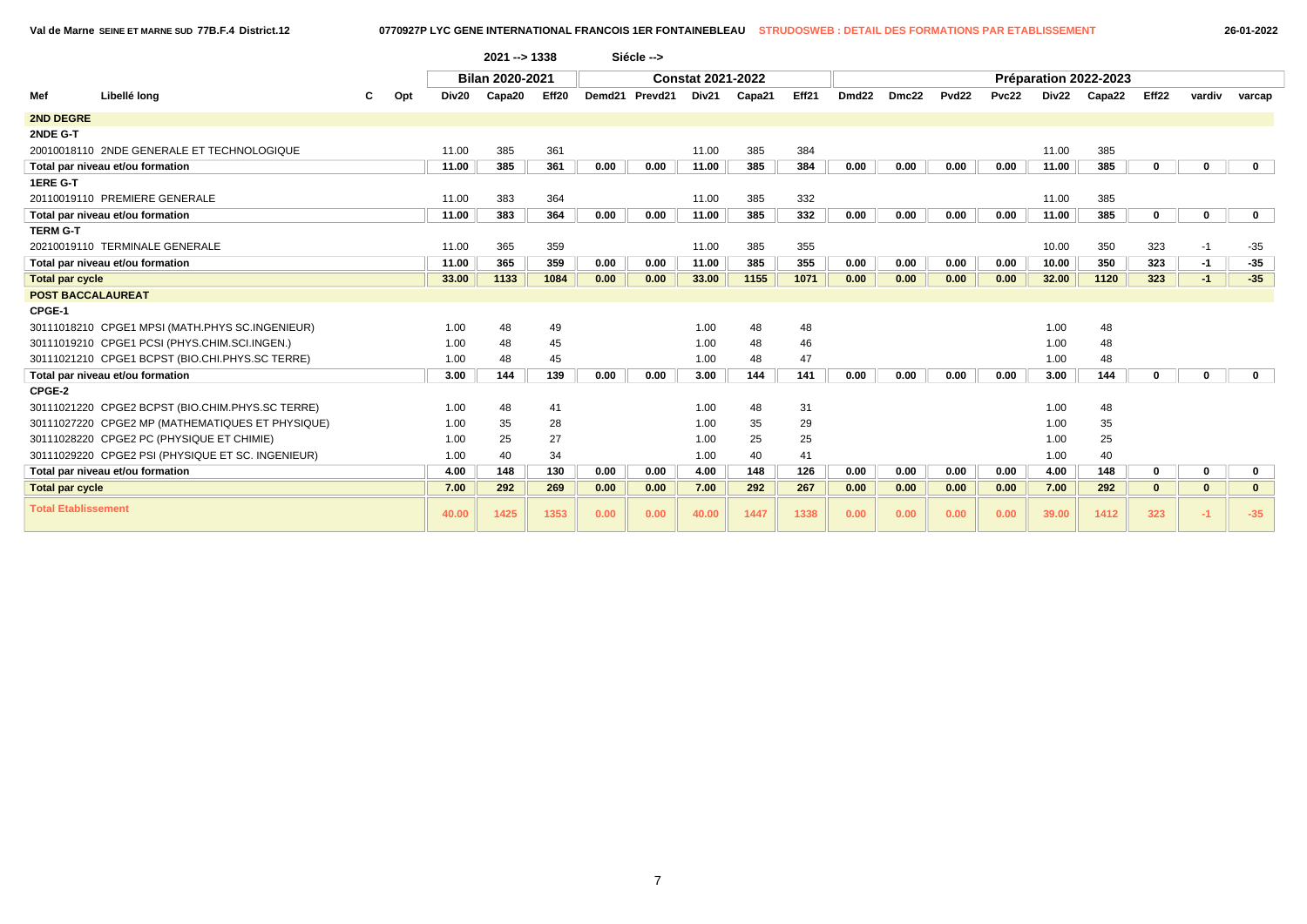| 26-01-202 |  |  |  |
|-----------|--|--|--|
|-----------|--|--|--|

|                            |                                                    |          |       | 2021 -- > 1538         |       |      | Siécle -->     |                          |        |       |       |       |                   |       |       |                       |                   |                |              |
|----------------------------|----------------------------------------------------|----------|-------|------------------------|-------|------|----------------|--------------------------|--------|-------|-------|-------|-------------------|-------|-------|-----------------------|-------------------|----------------|--------------|
|                            |                                                    |          |       | <b>Bilan 2020-2021</b> |       |      |                | <b>Constat 2021-2022</b> |        |       |       |       |                   |       |       | Préparation 2022-2023 |                   |                |              |
| Mef                        | Libellé long                                       | Opt<br>С | Div20 | Capa20                 | Eff20 |      | Demd21 Prevd21 | Div21                    | Capa21 | Eff21 | Dmd22 | Dmc22 | Pvd <sub>22</sub> | Pvc22 | Div22 | Capa22                | Eff <sub>22</sub> | vardiv         | varcap       |
| <b>2ND DEGRE</b>           |                                                    |          |       |                        |       |      |                |                          |        |       |       |       |                   |       |       |                       |                   |                |              |
| 2NDE G-T                   |                                                    |          |       |                        |       |      |                |                          |        |       |       |       |                   |       |       |                       |                   |                |              |
|                            | 20010018110 2NDE GENERALE ET TECHNOLOGIQUE         |          | 14.00 | 485                    | 475   |      |                | 15.00                    | 520    | 510   |       |       |                   |       | 14.00 | 485                   |                   | $-1$           | $-35$        |
|                            | Total par niveau et/ou formation                   |          | 14.00 | 485                    | 475   | 0.00 | 0.00           | 15.00                    | 520    | 510   | 0.00  | 0.00  | 0.00              | 0.00  | 14.00 | 485                   | 0                 | $-1$           | $-35$        |
| 1ERE G-T                   |                                                    |          |       |                        |       |      |                |                          |        |       |       |       |                   |       |       |                       |                   |                |              |
|                            | 20110019110 PREMIERE GENERALE                      |          | 10.00 | 333                    | 345   |      |                | 10.00                    | 350    | 327   |       |       |                   |       | 11.00 | 385                   | 368               | -1             | 35           |
|                            | 21131016110 1-STMG SC.& TECHNO. MANAGEMENT GESTION |          | 2.00  | 70                     | 71    |      |                | 2.00                     | 70     | 70    |       |       |                   |       | 2.00  | 70                    | 70                |                |              |
|                            | Total par niveau et/ou formation                   |          | 12.00 | 403                    | 416   | 0.00 | 0.00           | 12.00                    | 420    | 397   | 0.00  | 0.00  | 0.00              | 0.00  | 13.00 | 455                   | 438               | $\overline{1}$ | 35           |
| <b>TERM G-T</b>            |                                                    |          |       |                        |       |      |                |                          |        |       |       |       |                   |       |       |                       |                   |                |              |
|                            | 20210019110 TERMINALE GENERALE                     |          | 11.00 | 351                    | 330   |      |                | 11.00                    | 385    | 337   |       |       |                   |       | 10.00 | 350                   | 321               | $-1$           | $-35$        |
|                            | 21231018110 T-STMG MERCATIQUE (MARKETING)          |          | 1.30  | 45                     | 32    |      |                | 1.00                     | 35     | 35    |       |       |                   |       | 1.00  | 35                    | 34                |                |              |
| 21231019110                | T-STMG RESSOUR. HUMAINES & COMMUNICATION           |          | 0.70  | 24                     | 31    |      |                | 1.00                     | 35     | 36    |       |       |                   |       | 1.00  | 35                    | 34                |                |              |
|                            | Total par niveau et/ou formation                   |          | 13.00 | 420                    | 393   | 0.00 | 0.00           | 13.00                    | 455    | 408   | 0.00  | 0.00  | 0.00              | 0.00  | 12.00 | 420                   | 389               | $-1$           | $-35$        |
| <b>Total par cycle</b>     |                                                    |          | 39.00 | 1308                   | 1284  | 0.00 | 0.00           | 40.00                    | 1395   | 1315  | 0.00  | 0.00  | 0.00              | 0.00  | 39.00 | 1360                  | 827               | $-1$           | $-35$        |
| <b>POST BACCALAUREAT</b>   |                                                    |          |       |                        |       |      |                |                          |        |       |       |       |                   |       |       |                       |                   |                |              |
| CPGE-1                     |                                                    |          |       |                        |       |      |                |                          |        |       |       |       |                   |       |       |                       |                   |                |              |
|                            | 30112013210 CPGE1 ECO.ET COMMERC.OPT ECONOMIQUE    |          | 1.00  | 35                     | 27    |      |                |                          |        |       |       |       |                   |       |       |                       |                   |                |              |
|                            | 30112019210 CPGE1 CLASSE ECONOM.&COMMERC.GENERALE  |          |       |                        |       |      |                | 1.00                     | 35     | 27    |       |       |                   |       | 1.00  | 35                    |                   |                |              |
|                            | Total par niveau et/ou formation                   |          | 1.00  | 35                     | 27    | 0.00 | 0.00           | 1.00                     | 35     | 27    | 0.00  | 0.00  | 0.00              | 0.00  | 1.00  | 35                    | 0                 | $\mathbf 0$    | $\mathbf{0}$ |
| CPGE-2                     |                                                    |          |       |                        |       |      |                |                          |        |       |       |       |                   |       |       |                       |                   |                |              |
|                            | 30112013220 CPGE2 ECO.ET COMMERC.OPT ECONOMIQUE    |          | 1.00  | 35                     | 27    |      |                | 1.00                     | 24     | 27    |       |       |                   |       | 1.00  | 24                    |                   |                |              |
|                            | Total par niveau et/ou formation                   |          | 1.00  | 35                     | 27    | 0.00 | 0.00           | 1.00                     | 24     | 27    | 0.00  | 0.00  | 0.00              | 0.00  | 1.00  | 24                    | $\Omega$          | 0              | $\mathbf{0}$ |
| <b>1BTS2</b>               |                                                    |          |       |                        |       |      |                |                          |        |       |       |       |                   |       |       |                       |                   |                |              |
| 31131213210                | 1BTS2 MANAGEMENT COMMERC. OPERATIONNEL             |          | 1.00  | 35                     | 35    |      |                | 1.00                     | 35     | 33    |       |       |                   |       | 1.00  | 35                    |                   |                |              |
|                            | 31133426210 1BTS2 TOURISME                         |          | 1.00  | 35                     | 31    |      |                | 1.00                     | 35     | 26    |       |       |                   |       | 1.00  | 35                    |                   |                |              |
|                            | 31134501210 1BTS2 NOTARIAT                         |          | 1.00  | 35                     | 34    |      |                | 1.00                     | 35     | 34    |       |       |                   |       | 1.00  | 35                    |                   |                |              |
|                            | Total par niveau et/ou formation                   |          | 3.00  | 105                    | 100   | 0.00 | 0.00           | 3.00                     | 105    | 93    | 0.00  | 0.00  | 0.00              | 0.00  | 3.00  | 105                   | 0                 | 0              | $\mathbf{0}$ |
| 2BTS2                      |                                                    |          |       |                        |       |      |                |                          |        |       |       |       |                   |       |       |                       |                   |                |              |
| 31131213220                | 2BTS2 MANAGEMENT COMMERC. OPERATIONNEL             |          | 1.00  | 30                     | 25    |      |                | 1.00                     | 30     | 25    |       |       |                   |       | 1.00  | 30                    |                   |                |              |
|                            | 31133426220 2BTS2 TOURISME                         |          | 1.00  | 30                     | 25    |      |                | 1.00                     | 24     | 27    |       |       |                   |       | 1.00  | 24                    |                   |                |              |
|                            | 31134501220 2BTS2 NOTARIAT                         |          | 1.00  | 35                     | 31    |      |                | 1.00                     | 35     | 24    |       |       |                   |       | 1.00  | 35                    |                   |                |              |
|                            | Total par niveau et/ou formation                   |          | 3.00  | 95                     | 81    | 0.00 | 0.00           | 3.00                     | 89     | 76    | 0.00  | 0.00  | 0.00              | 0.00  | 3.00  | 89                    | 0                 | $\bf{0}$       | $\mathbf 0$  |
| <b>Total par cycle</b>     |                                                    |          | 8.00  | 270                    | 235   | 0.00 | 0.00           | 8.00                     | 253    | 223   | 0.00  | 0.00  | 0.00              | 0.00  | 8.00  | 253                   | $\mathbf{0}$      | $\bf{0}$       | $\mathbf{0}$ |
| <b>Total Etablissement</b> |                                                    |          | 47.00 | 1578                   | 1519  | 0.00 | 0.00           | 48.00                    | 1648   | 1538  | 0.00  | 0.00  | 0.00              | 0.00  | 47.00 | 1613                  | 827               | $-1$           | $-35$        |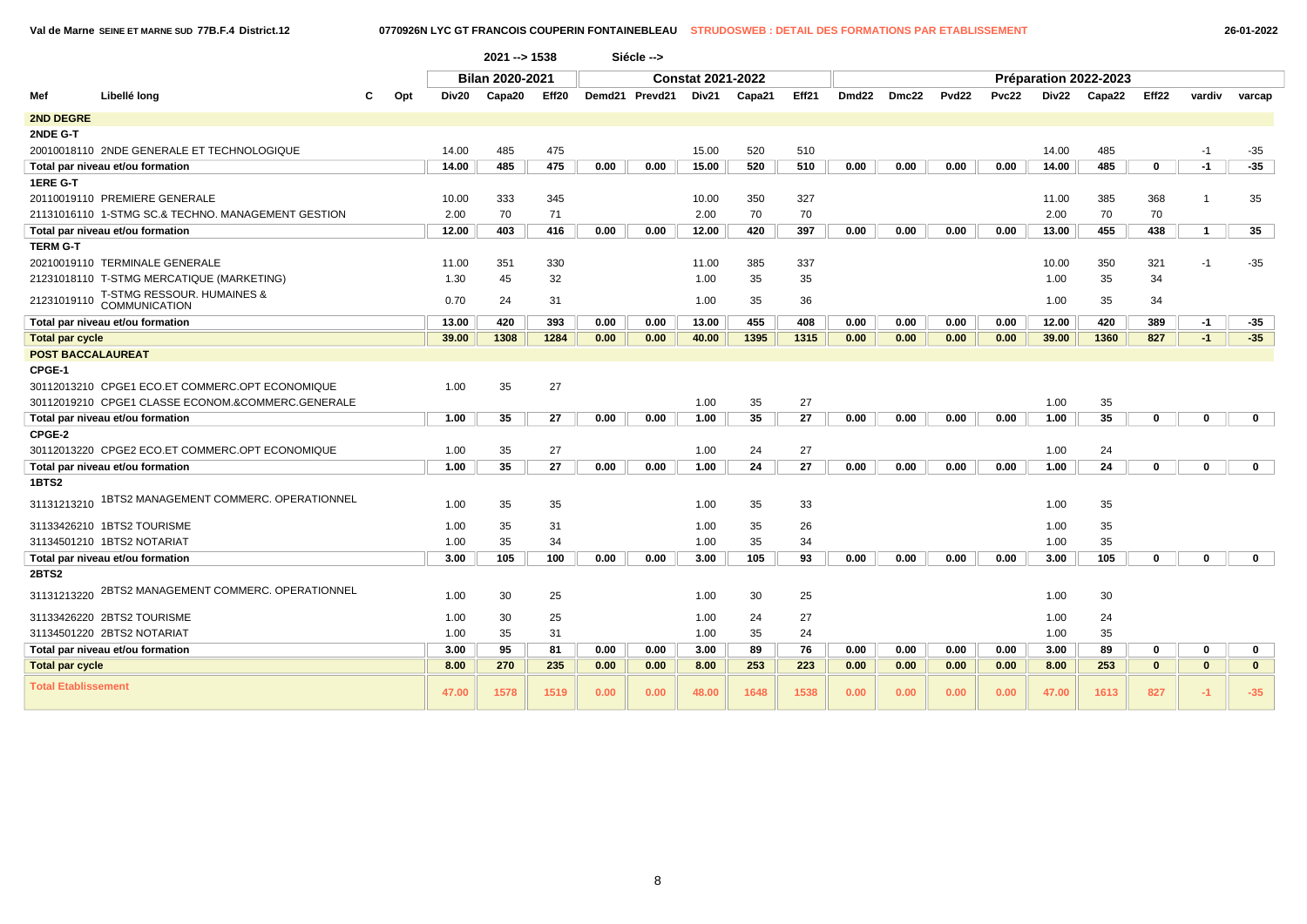|  |  | $26 - 01 - 2$ |
|--|--|---------------|
|  |  |               |

|                        |                                                      |           |       | 2021 -- > 1585         |                |      | Siécle -->     |                          |        |                |       |       |       |       |                       |        |       |              |             |
|------------------------|------------------------------------------------------|-----------|-------|------------------------|----------------|------|----------------|--------------------------|--------|----------------|-------|-------|-------|-------|-----------------------|--------|-------|--------------|-------------|
|                        |                                                      |           |       | <b>Bilan 2020-2021</b> |                |      |                | <b>Constat 2021-2022</b> |        |                |       |       |       |       | Préparation 2022-2023 |        |       |              |             |
| Mef                    | Libellé long                                         | Opt<br>C. | Div20 | Capa20                 | Eff20          |      | Demd21 Prevd21 | Div21                    | Capa21 | Eff21          | Dmd22 | Dmc22 | Pvd22 | Pvc22 | Div22                 | Capa22 | Eff22 | vardiv       | varcap      |
| 2ND DEGRE              |                                                      |           |       |                        |                |      |                |                          |        |                |       |       |       |       |                       |        |       |              |             |
| <b>3EME GENE</b>       |                                                      |           |       |                        |                |      |                |                          |        |                |       |       |       |       |                       |        |       |              |             |
|                        | 10310031110 3EME PREPA-METIERS                       |           | 1.00  | 24                     | 23             |      |                | 1.00                     | 24     | 24             |       |       |       |       | 1.00                  | 24     |       |              |             |
|                        | Total par niveau et/ou formation                     |           | 1.00  | 24                     | 23             | 0.00 | 0.00           | 1.00                     | 24     | 24             | 0.00  | 0.00  | 0.00  | 0.00  | 1.00                  | 24     | 0     | $\Omega$     | $\mathbf 0$ |
| 2NDE G-T               |                                                      |           |       |                        |                |      |                |                          |        |                |       |       |       |       |                       |        |       |              |             |
|                        | 20010018110 2NDE GENERALE ET TECHNOLOGIQUE           |           | 13.00 | 390                    | 387            |      |                | 13.00                    | 390    | 395            |       |       |       |       | 13.00                 | 390    |       |              |             |
|                        | Total par niveau et/ou formation                     |           | 13.00 | 390                    | 387            | 0.00 | 0.00           | 13.00                    | 390    | 395            | 0.00  | 0.00  | 0.00  | 0.00  | 13.00                 | 390    | 0     | $\mathbf{0}$ | $\mathbf 0$ |
| 1ERE G-T               |                                                      |           |       |                        |                |      |                |                          |        |                |       |       |       |       |                       |        |       |              |             |
|                        | 20110019110 PREMIERE GENERALE                        |           | 8.00  | 280                    | 258            |      |                | 8.00                     | 280    | 251            |       |       |       |       | 8.00                  | 280    | 259   |              |             |
|                        | 21113403110 1STD2A SC.& TEC.DESIGN-ARTS APPLIQ       |           | 1.00  | 35                     | 35             |      |                | 1.00                     | 35     | 34             |       |       |       |       | 1.00                  | 35     | 35    |              |             |
|                        | 21120010110 1STI2D SC. & TECHN. INGEN.INNOV.DEV.DUR. |           | 1.00  | 33                     | 29             |      |                | 1.00                     | 35     | 19             |       |       |       |       | 1.00                  | 35     | 25    |              |             |
|                        | Total par niveau et/ou formation                     |           | 10.00 | 348                    | 322            | 0.00 | 0.00           | 10.00                    | 350    | 304            | 0.00  | 0.00  | 0.00  | 0.00  | 10.00                 | 350    | 319   | 0            | 0           |
| <b>TERM G-T</b>        |                                                      |           |       |                        |                |      |                |                          |        |                |       |       |       |       |                       |        |       |              |             |
|                        | 20210019110 TERMINALE GENERALE                       |           | 8.00  | 267                    | 240            |      |                | 8.00                     | 280    | 257            |       |       |       |       | 8.00                  | 280    | 250   |              |             |
|                        | 21213403110 TSTD2A SC.& TEC.DESIGN-ARTS APPLIQ       |           | 1.00  | 31                     | 34             |      |                | 1.00                     | 35     | 30             |       |       |       |       | 1.00                  | 35     | 32    |              |             |
|                        | 21220004110 TSTI2D ENERGIES ET ENVIRONNEMENT         |           | 0.45  | 16                     | 22             |      |                | 0.50                     | 20     | 17             |       |       |       |       | 0.50                  | 12     | 12    |              | -8          |
|                        | 21220005110 TSTI2D INNOV.TECHNO. ECO CONCEPT.        |           | 0.55  | 19                     | 14             |      |                | 0.50                     | 15     | 15             |       |       |       |       | 0.50                  | 12     | 9     |              | -3          |
|                        | Total par niveau et/ou formation                     |           | 10.00 | 333                    | 310            | 0.00 | 0.00           | 10.00                    | 350    | 319            | 0.00  | 0.00  | 0.00  | 0.00  | 10.00                 | 339    | 303   | 0            | $-11$       |
| 2NDE PRO               |                                                      |           |       |                        |                |      |                |                          |        |                |       |       |       |       |                       |        |       |              |             |
|                        | 24720104310 2NDPRO MET.PIL.MAINT.INST.AUTO.2NDE COMM |           |       |                        |                |      |                | 1.00                     | 24     | 21             |       |       |       |       | 1.00                  | 24     | 22    |              |             |
|                        | 24725007310 2NDPRO MAINTENANCE EQUIPEMENTS INDUST.   |           | 1.00  | 24                     | 23             |      |                |                          |        |                |       |       |       |       |                       |        |       |              |             |
| 24732210310            | 2NDPRO MET.INDUS.GRAPH.&COMM.2NDE COMM.              |           | 2.00  | 48                     | 45             |      |                | 2.00                     | 48     | 47             |       |       |       |       | 2.00                  | 48     | 46    |              |             |
|                        | 24732303310 2NDPRO ART.& MET.ART:COM.VIS.VIS.PLURI-M |           | 1.00  | 24                     | 22             |      |                | 1.00                     | 24     | 24             |       |       |       |       | 1.00                  | 24     | 23    |              |             |
|                        | 2NDPRO ACC.SOINS-SERV.PERS. 2NDE                     |           |       |                        |                |      |                |                          |        |                |       |       |       |       |                       |        |       |              |             |
| 24733005310            | <b>COMMUNE</b>                                       |           | 1.00  | 30                     | 28             |      |                | 1.00                     | 30     | 32             |       |       |       |       | 1.00                  | 30     | 30    |              |             |
|                        | Total par niveau et/ou formation                     |           | 5.00  | 126                    | 118            | 0.00 | 0.00           | 5.00                     | 126    | 124            | 0.00  | 0.00  | 0.00  | 0.00  | 5.00                  | 126    | 121   | $\mathbf 0$  | $\mathbf 0$ |
| <b>1ERE PRO</b>        |                                                      |           |       |                        |                |      |                |                          |        |                |       |       |       |       |                       |        |       |              |             |
|                        | 24725007320 1ERPRO MAINTENANCE EQUIPEMENTS INDUST.   |           | 1.00  | 24                     | 23             |      |                | 1.00                     | 24     | 21             |       |       |       |       | 1.00                  | 24     | 20    |              |             |
| 24732206320            | 1ERPRO FACONNAGE PRODTS IMPRIMES<br><b>ROUTAGE</b>   |           | 0.50  | 12                     | 6              |      |                | 0.50                     | 12     | 10             |       |       |       |       | 0.50                  | 12     | 10    |              |             |
|                        | 24732207320 1ERPRO REAL.PR.IMPR.PLURI.OPTA.PR.GRAPH. | R         | 1.50  | 36                     | 26             |      |                | 1.50                     | 36     | 27             |       |       |       |       | 1.50                  | 36     | 31    |              |             |
|                        | 24732208320 1ERPRO REAL.PR.IMPR.PLURI.OPTB.PR.IMPR.  |           | 0.50  | 12                     | 8              |      |                | 0.50                     | 12     | 10             |       |       |       |       | 0.50                  | 12     | 11    |              |             |
|                        | 24732303320 1ERPRO ART.& MET.ART:COM.VIS.VIS.PLURI-M | R         | 1.50  | 36                     | 35             |      |                | 1.50                     | 36     | 36             |       |       |       |       | 1.50                  | 36     | 36    |              |             |
|                        | 24733004320 1ERPRO ACC.SOINS-S.PERS. OPT.EN STRUCTUR |           | 1.00  | 30                     | 31             |      |                | 1.00                     | 30     | 30             |       |       |       |       | 1.00                  | 30     | 30    |              |             |
|                        | Total par niveau et/ou formation                     |           | 6.00  | 150                    | 129            | 0.00 | 0.00           | 6.00                     | 150    | 134            | 0.00  | 0.00  | 0.00  | 0.00  | 6.00                  | 150    | 138   | $\mathbf 0$  | 0           |
| <b>TLEPRO</b>          |                                                      |           |       |                        |                |      |                |                          |        |                |       |       |       |       |                       |        |       |              |             |
|                        | 24725007330 TLEPRO MAINTENANCE EQUIPEMENTS INDUST.   |           | 1.00  | 24                     | 24             |      |                | 1.00                     | 24     | 21             |       |       |       |       | 1.00                  | 24     | 21    |              |             |
| 24732206330            | TLEPRO FACONNAGE PRODTS IMPRIMES<br><b>ROUTAGE</b>   |           | 0.50  | 12                     | $\overline{7}$ |      |                | 0.50                     | 12     | $\overline{1}$ |       |       |       |       | 0.50                  | 12     | 6     |              |             |
|                        | 24732207330 TLEPRO REAL.PR.IMPR.PLURI.OPTA.PR.GRAPH. |           | 1.50  | 30                     | 25             |      |                | 1.50                     | 30     | 24             |       |       |       |       | 1.50                  | 30     | 25    |              |             |
|                        | 24732208330 TLEPRO REAL.PR.IMPR.PLURI.OPTB.PR.IMPR.  |           | 0.50  | 9                      | 6              |      |                | 0.50                     | 9      | 6              |       |       |       |       | 0.50                  | 9      | 9     |              |             |
|                        | 24732303330 TLEPRO ART.& MET.ART:COM.VIS.VIS.PLURI-M |           | 1.50  | 36                     | 31             |      |                | 1.50                     | 36     | 30             |       |       |       |       | 1.50                  | 36     | 33    |              |             |
|                        | 24733004330 TLEPRO. ASSP OPTION EN STRUCTURE         |           | 1.00  | 30                     | 27             |      |                | 1.00                     | 30     | 28             |       |       |       |       | 1.00                  | 30     | 28    |              |             |
|                        | Total par niveau et/ou formation                     |           | 6.00  | 141                    | 120            | 0.00 | 0.00           | 6.00                     | 141    | 110            | 0.00  | 0.00  | 0.00  | 0.00  | 6.00                  | 141    | 122   | $\Omega$     | 0           |
| <b>Total par cycle</b> |                                                      |           | 51.00 | 1512                   | 1409           | 0.00 | 0.00           | 51.00                    | 1531   | 1410           | 0.00  | 0.00  | 0.00  | 0.00  | 51.00                 | 1520   | 1003  | $\bf{0}$     | $-11$       |
|                        | <b>POST BACCALAUREAT</b>                             |           |       |                        |                |      |                |                          |        |                |       |       |       |       |                       |        |       |              |             |

**1BTS2**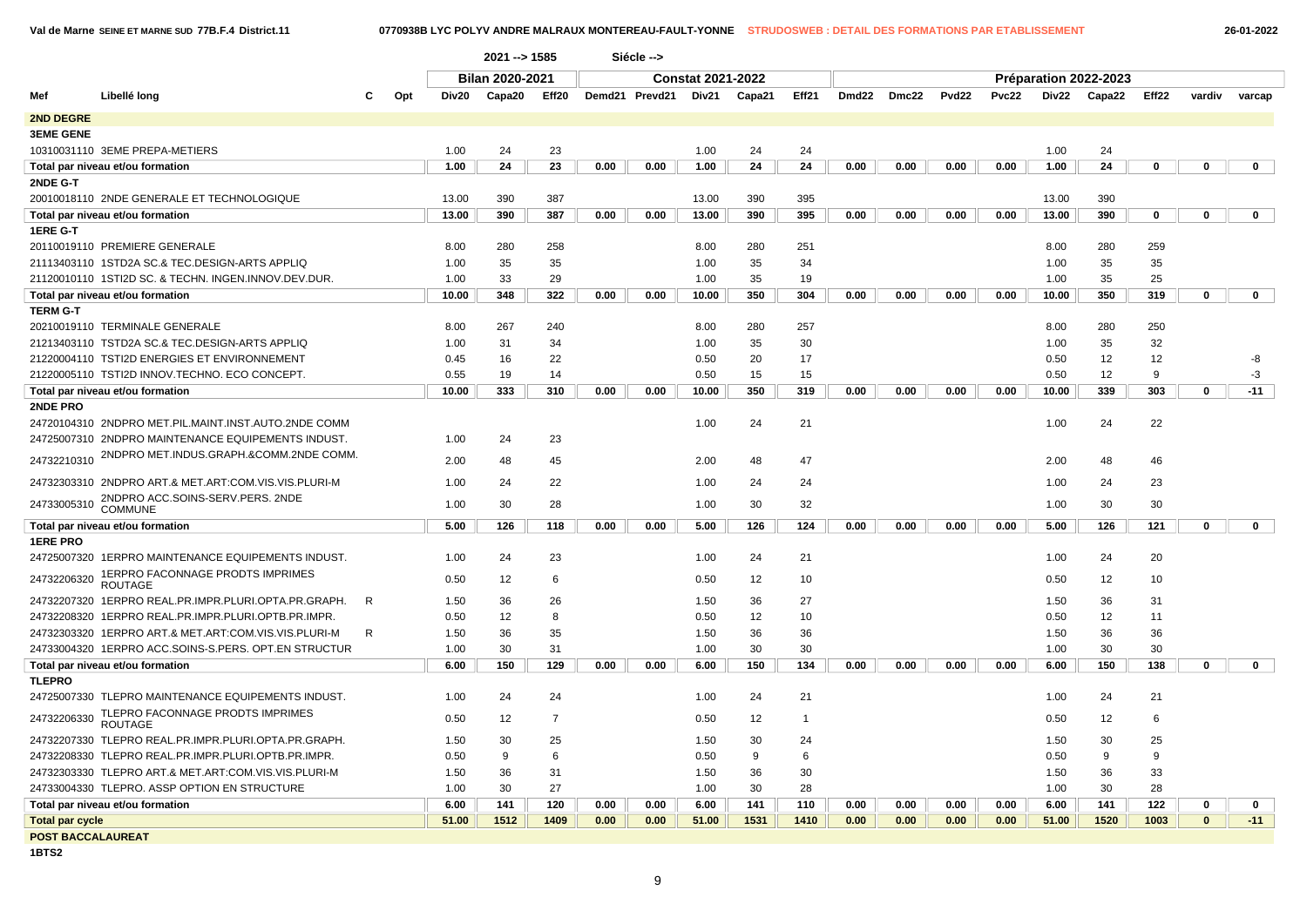|                              |                                                      |     |       | 2021 --> 1585   |       |      | Siécle -->     |                          |                |                |                       |       |                   |       |       |                |              |              |              |  |  |
|------------------------------|------------------------------------------------------|-----|-------|-----------------|-------|------|----------------|--------------------------|----------------|----------------|-----------------------|-------|-------------------|-------|-------|----------------|--------------|--------------|--------------|--|--|
|                              |                                                      |     |       | Bilan 2020-2021 |       |      |                | <b>Constat 2021-2022</b> |                |                | Préparation 2022-2023 |       |                   |       |       |                |              |              |              |  |  |
| Mef                          | Libellé long                                         | Opt | Div20 | Capa20          | Eff20 |      | Demd21 Prevd21 | Div21                    | Capa21         | Eff21          | Dmd <sub>22</sub>     | Dmc22 | Pvd <sub>22</sub> | Pvc22 | Div22 | Capa22         | Eff22        | vardiv       | varcap       |  |  |
|                              | 31125010210 1BTS2 MAINTEN.SYST, OPT.A SYST.PRODUCT   |     | 1.00  | 24              | 27    |      |                | 1.00                     | 24             | 25             |                       |       |                   |       | 1.00  | 24             |              |              |              |  |  |
|                              | 31132209210 1BTS2 ETUD.REAL.PROJ.COM. 1E AN. COMMUN  |     | 1.00  | 18              | 18    |      |                | 1.00                     | 18             | 21             |                       |       |                   |       | 1.00  | 18             |              |              |              |  |  |
|                              | Total par niveau et/ou formation                     |     | 2.00  | 42              | 45    | 0.00 | 0.00           | 2.00                     | 42             | 46             | 0.00                  | 0.00  | 0.00              | 0.00  | 2.00  | 42             | $\mathbf{0}$ | $\mathbf{0}$ | $\mathbf{0}$ |  |  |
| 2BTS2                        |                                                      |     |       |                 |       |      |                |                          |                |                |                       |       |                   |       |       |                |              |              |              |  |  |
|                              | 31125010220 2BTS2 MAINTEN.SYST. OPT.A SYST.PRODUCT   |     | 1.00  | 24              | 19    |      |                | 1.00                     | 24             | 22             |                       |       |                   |       | 1.00  | 24             |              |              |              |  |  |
|                              | 31132210220 2BTS2 ET.REAL.PR.COM. OPT.A PR. PLURIM.  |     | 0.50  | $\overline{7}$  | 8     |      |                | 0.50                     | $\overline{7}$ | 5              |                       |       |                   |       | 0.50  | $\overline{7}$ |              |              |              |  |  |
|                              | 31132211220 2BTS2 ET.REAL.PR.COM. OPT.B PR.IMPRIMES  |     | 0.50  | 8               |       |      |                | 0.50                     | 8              | $\overline{7}$ |                       |       |                   |       | 0.50  | 8              |              |              |              |  |  |
|                              | Total par niveau et/ou formation                     |     | 2.00  | 39              | 27    | 0.00 | 0.00           | 2.00                     | 39             | 34             | 0.00                  | 0.00  | 0.00              | 0.00  | 2.00  | 39             | 0            | $\Omega$     | 0            |  |  |
| 1DMA3                        |                                                      |     |       |                 |       |      |                |                          |                |                |                       |       |                   |       |       |                |              |              |              |  |  |
|                              | 4181340G31A 1MADE3 DNMADE MENTION GRAPHISME          |     | 1.00  | 30              | 30    |      |                | 1.00                     | 30             | 31             |                       |       |                   |       | 1.00  | 30             |              |              |              |  |  |
|                              | Total par niveau et/ou formation                     |     | 1.00  | 30              | 30    | 0.00 | 0.00           | 1.00                     | 30             | 31             | 0.00                  | 0.00  | 0.00              | 0.00  | 1.00  | 30             | 0            | $\Omega$     | 0            |  |  |
| 2DMA3                        |                                                      |     |       |                 |       |      |                |                          |                |                |                       |       |                   |       |       |                |              |              |              |  |  |
|                              | 4181340G32A 2MADE3 DNMADE MENTION GRAPHISME          |     | 1.00  | 30              | 20    |      |                | 1.00                     | 30             | 26             |                       |       |                   |       | 1.00  | 30             |              |              |              |  |  |
|                              | Total par niveau et/ou formation                     |     | 1.00  | 30              | 20    | 0.00 | 0.00           | 1.00                     | 30             | 26             | 0.00                  | 0.00  | 0.00              | 0.00  | 1.00  | 30             | $\mathbf{0}$ | $\Omega$     | $\mathbf 0$  |  |  |
| 3DMA3                        |                                                      |     |       |                 |       |      |                |                          |                |                |                       |       |                   |       |       |                |              |              |              |  |  |
|                              | 4181340G33A 3MADE3 DNMADE MENTION GRAPHISME          |     | 1.00  | 18              | 8     |      |                | 1.00                     | 18             | 17             |                       |       |                   |       | 1.00  | 30             |              |              | 12           |  |  |
|                              | Total par niveau et/ou formation                     |     | 1.00  | 18              | 8     | 0.00 | 0.00           | 1.00                     | 18             | 17             | 0.00                  | 0.00  | 0.00              | 0.00  | 1.00  | 30             | 0            | 0            | 12           |  |  |
| <b>Total par cycle</b>       |                                                      |     | 7.00  | 159             | 130   | 0.00 | 0.00           | 7.00                     | 159            | 154            | 0.00                  | 0.00  | 0.00              | 0.00  | 7.00  | 171            | $\mathbf{0}$ | $\mathbf{0}$ | 12           |  |  |
| <b>INSERTION</b>             |                                                      |     |       |                 |       |      |                |                          |                |                |                       |       |                   |       |       |                |              |              |              |  |  |
| <b>FCIL NIV-4</b>            |                                                      |     |       |                 |       |      |                |                          |                |                |                       |       |                   |       |       |                |              |              |              |  |  |
|                              | 7419990G11A MAINTENANCE MILIEU NUCLEAIRE             |     | 1.00  | 15              | 15    |      |                | 1.00                     | 15             | 12             |                       |       |                   |       | 1.00  | 15             |              |              |              |  |  |
|                              | Total par niveau et/ou formation                     |     | 1.00  | 15              | 15    | 0.00 | 0.00           | 1.00                     | 15             | 12             | 0.00                  | 0.00  | 0.00              | 0.00  | 1.00  | 15             | 0            | 0            | $\mathbf 0$  |  |  |
| <b>FCIL NIV-3</b>            |                                                      |     |       |                 |       |      |                |                          |                |                |                       |       |                   |       |       |                |              |              |              |  |  |
|                              | 7422590111A FCIL3 INTEGRATION ET MAINTEN. EN PRODUCT |     | 1.00  | 12              | 9     |      |                |                          |                |                |                       |       |                   |       |       |                |              |              |              |  |  |
|                              | 7429990B21A FCIL3 RAPMAN PREM. ANNEE                 |     |       |                 |       |      |                | 1.00                     | 12             |                |                       |       |                   |       | 1.00  | 12             | 6            |              |              |  |  |
|                              | Total par niveau et/ou formation                     |     | 1.00  | 12              | 9     | 0.00 | 0.00           | 1.00                     | 12             | $\mathbf 0$    | 0.00                  | 0.00  | 0.00              | 0.00  | 1.00  | 12             | 6            | 0            | 0            |  |  |
| <b>Total par cycle</b>       |                                                      |     | 2.00  | 27              | 24    | 0.00 | 0.00           | 2.00                     | 27             | 12             | 0.00                  | 0.00  | 0.00              | 0.00  | 2.00  | 27             | 6            | $\mathbf{0}$ | $\mathbf{0}$ |  |  |
| <b>PREPARATIONS DIVERSES</b> |                                                      |     |       |                 |       |      |                |                          |                |                |                       |       |                   |       |       |                |              |              |              |  |  |
| PDPREBAC1                    |                                                      |     |       |                 |       |      |                |                          |                |                |                       |       |                   |       |       |                |              |              |              |  |  |
|                              | 29333102110 AIDE SOIGNANT                            |     | 1.00  | 12              | 11    |      |                | 1.00                     | 12             | 9              |                       |       |                   |       | 1.00  | 12             |              |              |              |  |  |
|                              | Total par niveau et/ou formation                     |     | 1.00  | 12              | 11    | 0.00 | 0.00           | 1.00                     | 12             | 9              | 0.00                  | 0.00  | 0.00              | 0.00  | 1.00  | 12             | 0            | 0            | 0            |  |  |
| <b>Total par cycle</b>       |                                                      |     | 1.00  | 12              | 11    | 0.00 | 0.00           | 1.00                     | 12             | 9              | 0.00                  | 0.00  | 0.00              | 0.00  | 1.00  | 12             | $\mathbf{0}$ | $\mathbf{0}$ | $\mathbf{0}$ |  |  |
| <b>Total Etablissement</b>   |                                                      |     | 61.00 | 1710            | 1574  | 0.00 | 0.00           | 61.00                    | 1729           | 1585           | 0.00                  | 0.00  | 0.00              | 0.00  | 61.00 | 1730           | 1009         | $\mathbf{0}$ |              |  |  |

## **C Commentaires**

R dont 1/2 div. pour réorientations de 2nde GT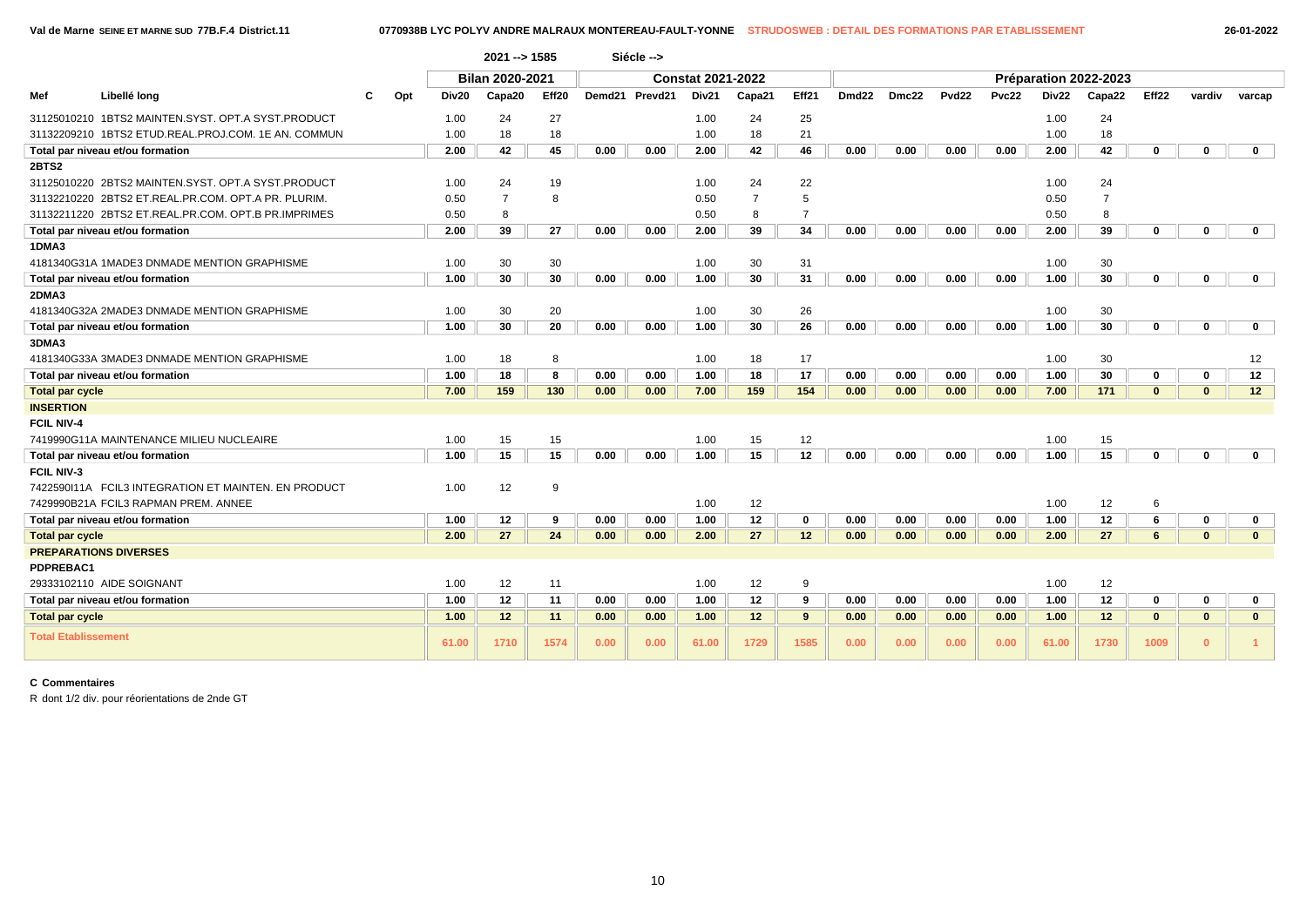|                  |                                                       |              |       | 2021 -- > 627          |                | Siécle --> |                |                          |          |         |                       |       |                 |       |              |          |       |             |             |  |
|------------------|-------------------------------------------------------|--------------|-------|------------------------|----------------|------------|----------------|--------------------------|----------|---------|-----------------------|-------|-----------------|-------|--------------|----------|-------|-------------|-------------|--|
|                  |                                                       |              |       | <b>Bilan 2020-2021</b> |                |            |                | <b>Constat 2021-2022</b> |          |         | Préparation 2022-2023 |       |                 |       |              |          |       |             |             |  |
| Mef              | Libellé long                                          | Opt          | Div20 | Capa20<br>Eff20        |                |            | Demd21 Prevd21 | Div21                    | Capa21   | Eff21   | Dmd22                 | Dmc22 | Pvd22           | Pvc22 | Div22        | Capa22   | Eff22 | vardiv      | varcap      |  |
| <b>2ND DEGRE</b> |                                                       |              |       |                        |                |            |                |                          |          |         |                       |       |                 |       |              |          |       |             |             |  |
|                  |                                                       |              |       |                        |                |            |                |                          |          |         |                       |       |                 |       |              |          |       |             |             |  |
| 1ERE G-T         | 21131016110 1-STMG SC.& TECHNO. MANAGEMENT GESTION    |              |       |                        | 43             |            |                | 2.00                     |          |         |                       |       |                 |       |              |          |       |             |             |  |
|                  |                                                       |              | 2.00  | 48                     |                |            |                |                          | 48       | 48      |                       |       |                 |       | 2.00         | 48       | 48    |             |             |  |
|                  | Total par niveau et/ou formation                      |              | 2.00  | 48                     | 43             | 0.00       | 0.00           | 2.00                     | 48       | 48      | 0.00                  | 0.00  | 0.00            | 0.00  | 2.00         | 48       | 48    | 0           | $\mathbf 0$ |  |
| <b>TERM G-T</b>  |                                                       |              | 0.50  |                        | 9              |            |                |                          |          |         |                       |       |                 |       |              |          |       |             | 3           |  |
|                  | 21231017110 T-STMG GESTION ET FINANCE                 |              |       | 15                     |                |            |                | 0.50                     | 12       | 13      |                       |       |                 |       | 0.50         | 15       | 13    |             |             |  |
|                  | 21231018110 T-STMG MERCATIQUE (MARKETING)             |              | 0.50  | 11                     | 24             |            |                | 1.00                     | 24       | 15      |                       |       |                 |       | 1.00         | 24       | 23    |             |             |  |
| 21231019110      | T-STMG RESSOUR. HUMAINES &<br><b>COMMUNICATION</b>    |              | 1.00  | 17                     | 11             |            |                | 0.50                     | 12       | 20      |                       |       |                 |       | 0.50         | 20       | 18    |             | 8           |  |
|                  | Total par niveau et/ou formation                      |              | 2.00  | 43                     | 44             | 0.00       | 0.00           | 2.00                     | 48       | 48      | 0.00                  | 0.00  | 0.00            | 0.00  | 2.00         | 59       | 54    | 0           | 11          |  |
| 1CAP2            |                                                       |              |       |                        |                |            |                |                          |          |         |                       |       |                 |       |              |          |       |             |             |  |
|                  | 24124241210 1CAP2 METIERS DE LA MODE-V. TAILLEUR      |              | 1.00  | 12                     | 12             |            |                | 1.00                     | 12       | 12      |                       |       |                 |       | 1.00         | 12       | 12    |             |             |  |
|                  | 24131224210 1CAP2 EQUIPIER POLYVALENT DU COMMERCE     |              | 2.00  | 48                     | 48             |            |                | 2.00                     | 48       | 46      |                       |       |                 |       | 2.00         | 48       | 47    |             |             |  |
|                  | Total par niveau et/ou formation                      |              | 3.00  | 60                     | 60             | 0.00       | 0.00           | 3.00                     | 60       | 58      | 0.00                  | 0.00  | 0.00            | 0.00  | 3.00         | 60       | 59    | 0           | $\mathbf 0$ |  |
| 2CAP2            |                                                       |              |       |                        |                |            |                |                          |          |         |                       |       |                 |       |              |          |       |             |             |  |
|                  | 24124241220 2CAP2 METIERS DE LA MODE-V. TAILLEUR      |              | 1.00  | 12                     | $\overline{7}$ |            |                | 1.00                     | 12       | 12      |                       |       |                 |       | 1.00         | 12       | 10    |             |             |  |
|                  | 24131214220 2CAP2 EMPLOYE COMMERCE MULTISPECIALITES   |              | 1.00  | 24                     | 18             |            |                |                          |          |         |                       |       |                 |       |              |          |       |             |             |  |
|                  | 24131216220 2CAP2 EMPL.VENTE: PRDTS EQUIP.COURANT     |              | 1.00  | 24                     | 18             |            |                |                          |          |         |                       |       |                 |       |              |          |       |             |             |  |
|                  | 24131224220 2CAP2 EQUIPIER POLYVALENT DU COMMERCE     |              |       |                        |                |            |                | 2.00                     | 48       | 39      |                       |       |                 |       | 2.00         | 48       | 38    |             |             |  |
|                  | Total par niveau et/ou formation                      |              | 3.00  | 60                     | 43             | 0.00       | 0.00           | 3.00                     | 60       | 51      | 0.00                  | 0.00  | 0.00            | 0.00  | 3.00         | 60       | 48    | $\mathbf 0$ | $\mathbf 0$ |  |
| 2NDE PRO         |                                                       |              |       |                        |                |            |                |                          |          |         |                       |       |                 |       |              |          |       |             |             |  |
|                  | 24724203310 2NDPRO METIERS DE LA MODE - VEMENT        |              | 1.00  | 24                     | 24             |            |                | 1.00                     | 24       | 24      |                       |       |                 |       | 1.00         | 24       | 24    |             |             |  |
|                  | 24724302310 2NDPRO METIERS DU CUIR : MAROQUINERIE     |              |       |                        |                |            |                | 1.00                     | 12       | 13      |                       |       |                 |       | 1.00         | 12       | 12    |             |             |  |
|                  | 24724304310 2NDPRO METIERS DU CUIR 2NDE COMMUNE       |              | 1.00  | 12                     | 13             |            |                |                          |          |         |                       |       |                 |       |              |          |       |             |             |  |
|                  | 24730003310 2NDPRO MET.GEST.ADM., TRA.&LOG.2NDE COMM. |              | 1.00  | 24                     | 24             |            |                | 1.00                     | 24       | 23      |                       |       |                 |       | 1.00         | 24       | 24    |             |             |  |
|                  | 24731211310 2NDPRO MET. RELATION CLIENT 2NDE COMMUNE  |              | 2.00  | 48                     | 46             |            |                | 2.00                     | 48       | 49      |                       |       |                 |       | 2.00         | 48       | 48    |             |             |  |
|                  | Total par niveau et/ou formation                      |              | 5.00  | 108                    | 107            | 0.00       | 0.00           | 5.00                     | 108      | 109     | 0.00                  | 0.00  | 0.00            | 0.00  | 5.00         | 108      | 108   | 0           | $\mathbf 0$ |  |
| <b>1ERE PRO</b>  |                                                       |              |       |                        |                |            |                |                          |          |         |                       |       |                 |       |              |          |       |             |             |  |
|                  | 24724203320 1ERPRO METIERS DE LA MODE - VEMENT        | $\mathsf{R}$ | 2.00  | 39                     | 23             |            |                | 2.00                     | 30       | 31      |                       |       |                 |       | 2.00         | 30       | 27    |             |             |  |
|                  | 24724302320 1ERPRO METIERS DU CUIR : MAROQUINERIE     |              | 1.00  | 12                     | 10             |            |                | 1.00                     | 12       | 9       |                       |       |                 |       | 1.00         | 12       | 11    |             |             |  |
|                  | 24730001320 1ERPRO GESTION-ADMINISTRATION             | R            | 1.00  | 30                     | 21             |            |                |                          |          |         |                       |       |                 |       |              |          |       |             |             |  |
|                  | 24730004320 1ERPRO ASSISTANC.GEST.ORGANIS.ACTIVITES   | R.           |       |                        |                |            | $-0.50$        | 0.50                     | 15       | 15      |                       |       |                 |       | 0.50         | 15       | 15    |             |             |  |
|                  | 24731114320 1ERPRO ORGANIS. TRANSPORT MARCHANDISES    |              |       |                        |                |            | 0.50           | 0.50                     | 15       | 12      |                       |       |                 |       | 0.50         | 15       | 12    |             |             |  |
|                  | 24731212320 1ERPRO METIERS DE L'ACCUEIL               | R.           | 1.00  | 24                     | 22             |            |                | 1.00                     | 24       | 22      |                       |       |                 |       | 1.00         | 24       | 23    |             |             |  |
|                  | 24731213320 1ERPRO MET.COM.VEN.OP.A ANI.GES.ESP.COM.  |              | 1.00  | 24                     | 23             |            |                | 1.00                     | 24       | 22      |                       |       |                 |       | 1.00         | 24       | 24    |             |             |  |
|                  | 24731214320 1ERPRO MET.COM.VEN.OP.B PR.CL.VA.OF.COM.  |              | 1.00  | 24                     | 22             |            |                | 1.00                     | 24       | 23      |                       |       |                 |       | 1.00         | 24       | 24    |             |             |  |
|                  |                                                       |              |       |                        | 121            |            |                |                          |          | 134     |                       |       |                 |       |              | 144      |       |             |             |  |
|                  | Total par niveau et/ou formation                      |              | 7.00  | 153                    |                | 0.00       | 0.00           | 7.00                     | 144      |         | 0.00                  | 0.00  | 0.00            | 0.00  | 7.00         |          | 136   | $\mathbf 0$ | $\mathbf 0$ |  |
| <b>TLEPRO</b>    |                                                       |              |       |                        |                |            |                |                          |          |         |                       |       |                 |       |              |          |       |             |             |  |
|                  | 24724203330 TLEPRO METIERS DE LA MODE - VEMENT        |              | 1.00  | 24                     | 18             |            |                | 1.00                     | 24<br>12 | 23<br>9 |                       |       | 0.50<br>$-0.50$ |       | 1.50<br>0.50 | 29<br>10 | 28    | 0.5         | 5<br>$-2$   |  |
|                  | 24724302330 TLEPRO METIERS DU CUIR : MAROQUINERIE     |              |       |                        |                |            | 1.00           | 1.00                     |          |         |                       |       |                 |       |              |          | 9     | $-0.5$      |             |  |
|                  | 24730001330 TLE PRO GESTION-ADMINISTRATION            |              | 1.00  | 24                     | 26             |            |                | 1.00                     | 24       | 24      |                       |       |                 |       |              |          |       | $-1$        | $-24$       |  |
|                  | 24730004330 TLEPRO ASSISTANC.GEST.ORGANIS.ACTIVITES   |              |       |                        |                |            |                |                          |          |         |                       |       | $-0.50$         |       | 0.50         | 15       | 15    | 0.5         | 15          |  |
|                  | 24731114330 TLEPRO ORGANIS. TRANSPORT MARCHANDISES    |              |       |                        |                |            |                |                          |          |         |                       |       | 0.50            |       | 0.50         | 15       | 12    | 0.5         | 15          |  |
|                  | 24731206330 TLEPRO VENTE (PROSPECT.NEGO.SUIV.CLIENT)  |              | 1.00  | 24                     | 23             |            |                |                          |          |         |                       |       |                 |       |              |          |       |             |             |  |
|                  | 24731210330 TLEPRO ACCUEIL - RELATION CLIENTS USAGERS |              | 2.00  | 36                     | 35             |            |                |                          |          |         |                       |       |                 |       |              |          |       |             |             |  |
|                  | 24731212330 TLEPRO METIERS DE L'ACCUEIL               |              |       |                        |                |            | $-1.00$        | 1.00                     | 24       | 22      |                       |       |                 |       | 1.00         | 24       | 22    |             |             |  |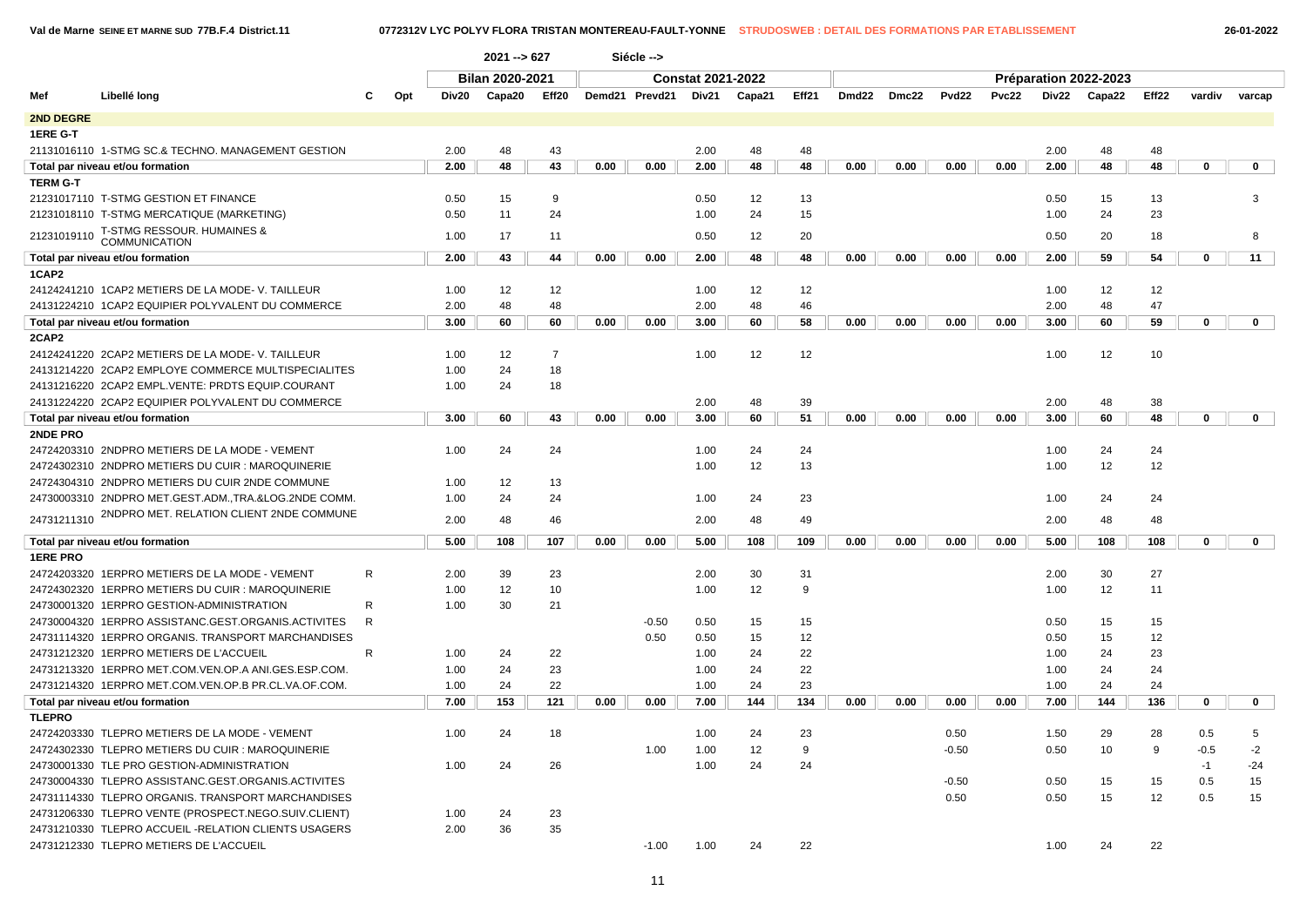|                            |                                                      |    |     |                   | $2021 - 627$    |       |        | Siécle --> |                          |        |       |                       |       |                   |       |                   |        |          |          |              |  |
|----------------------------|------------------------------------------------------|----|-----|-------------------|-----------------|-------|--------|------------|--------------------------|--------|-------|-----------------------|-------|-------------------|-------|-------------------|--------|----------|----------|--------------|--|
|                            |                                                      |    |     |                   | Bilan 2020-2021 |       |        |            | <b>Constat 2021-2022</b> |        |       | Préparation 2022-2023 |       |                   |       |                   |        |          |          |              |  |
| Mef                        | Libellé long                                         | C. | Opt | Div <sub>20</sub> | Capa20          | Eff20 | Demd21 | Prevd21    | Div <sub>21</sub>        | Capa21 | Eff21 | Dmd <sub>22</sub>     | Dmc22 | Pvd <sub>22</sub> | Pvc22 | Div <sub>22</sub> | Capa22 | Eff22    | vardiv   | varcap       |  |
|                            | 24731213330 TLEPRO MET.COM.VEN.OP.A ANI.GES.ESP.COM. |    |     |                   |                 |       |        | 1.00       | 1.00                     | 24     | 24    |                       |       |                   |       | 1.00              | 24     | 23       |          |              |  |
|                            | 24731214330 TLEPRO MET.COM.VEN.OP.B PR.CL.VA.OF.COM. |    |     |                   |                 |       |        |            | 1.00                     | 24     | 21    |                       |       |                   |       | 1.00              | 24     | 22       |          |              |  |
|                            | Total par niveau et/ou formation                     |    |     | 5.00              | 108             | 102   | 0.00   | 1.00       | 6.00                     | 132    | 123   | 0.00                  | 0.00  | 0.00              | 0.00  | 6.00              | 141    | 131      |          | 9            |  |
| <b>Total par cycle</b>     |                                                      |    |     | 27.00             | 580             | 520   | 0.00   | 1.00       | 28.00                    | 600    | 571   | 0.00                  | 0.00  | 0.00              | 0.00  | 28.00             | 620    | 584      |          | 20           |  |
| <b>POST BACCALAUREAT</b>   |                                                      |    |     |                   |                 |       |        |            |                          |        |       |                       |       |                   |       |                   |        |          |          |              |  |
| 1BTS2                      |                                                      |    |     |                   |                 |       |        |            |                          |        |       |                       |       |                   |       |                   |        |          |          |              |  |
|                            | 31131409210 1BTS2 GESTION DE LA PME                  |    |     | 1.00              | 35              | 31    |        |            | 1.00                     | 35     | 34    |                       |       |                   |       | 1.00              | 35     |          |          |              |  |
|                            | Total par niveau et/ou formation                     |    |     | 1.00              | 35              | 31    | 0.00   | 0.00       | 1.00                     | 35     | 34    | 0.00                  | 0.00  | 0.00              | 0.00  | 1.00              | 35     |          |          | $\mathbf 0$  |  |
| 2BTS2                      |                                                      |    |     |                   |                 |       |        |            |                          |        |       |                       |       |                   |       |                   |        |          |          |              |  |
|                            | 31131409220 2BTS2 GESTION DE LA PME                  |    |     | 1.00              | 24              | 24    |        |            | 1.00                     | 24     | 22    |                       |       |                   |       | 1.00              | 24     |          |          |              |  |
|                            | Total par niveau et/ou formation                     |    |     | 1.00              | 24              | 24    | 0.00   | 0.00       | 1.00                     | 24     | 22    | 0.00                  | 0.00  | 0.00              | 0.00  | 1.00              | 24     |          |          | 0            |  |
| <b>Total par cycle</b>     |                                                      |    |     | 2.00              | 59              | 55    | 0.00   | 0.00       | 2.00                     | 59     | 56    | 0.00                  | 0.00  | 0.00              | 0.00  | 2.00              | 59     | $\bf{0}$ | $\bf{0}$ | $\mathbf{0}$ |  |
| <b>Total Etablissement</b> |                                                      |    |     | 29.00             | 639             | 575   | 0.00   | 1.00       | 30.00                    | 659    | 627   | 0.00                  | 0.00  | 0.00              | 0.00  | 30.00             | 679    | 584      | $\Omega$ | 20           |  |

## **C Commentaires**

R Div. ou CA réservées réorientations de 2nde GT: Mét.mode 1/15, Métiers Accueil 1/24, 6 places en Assist.Gest.Org.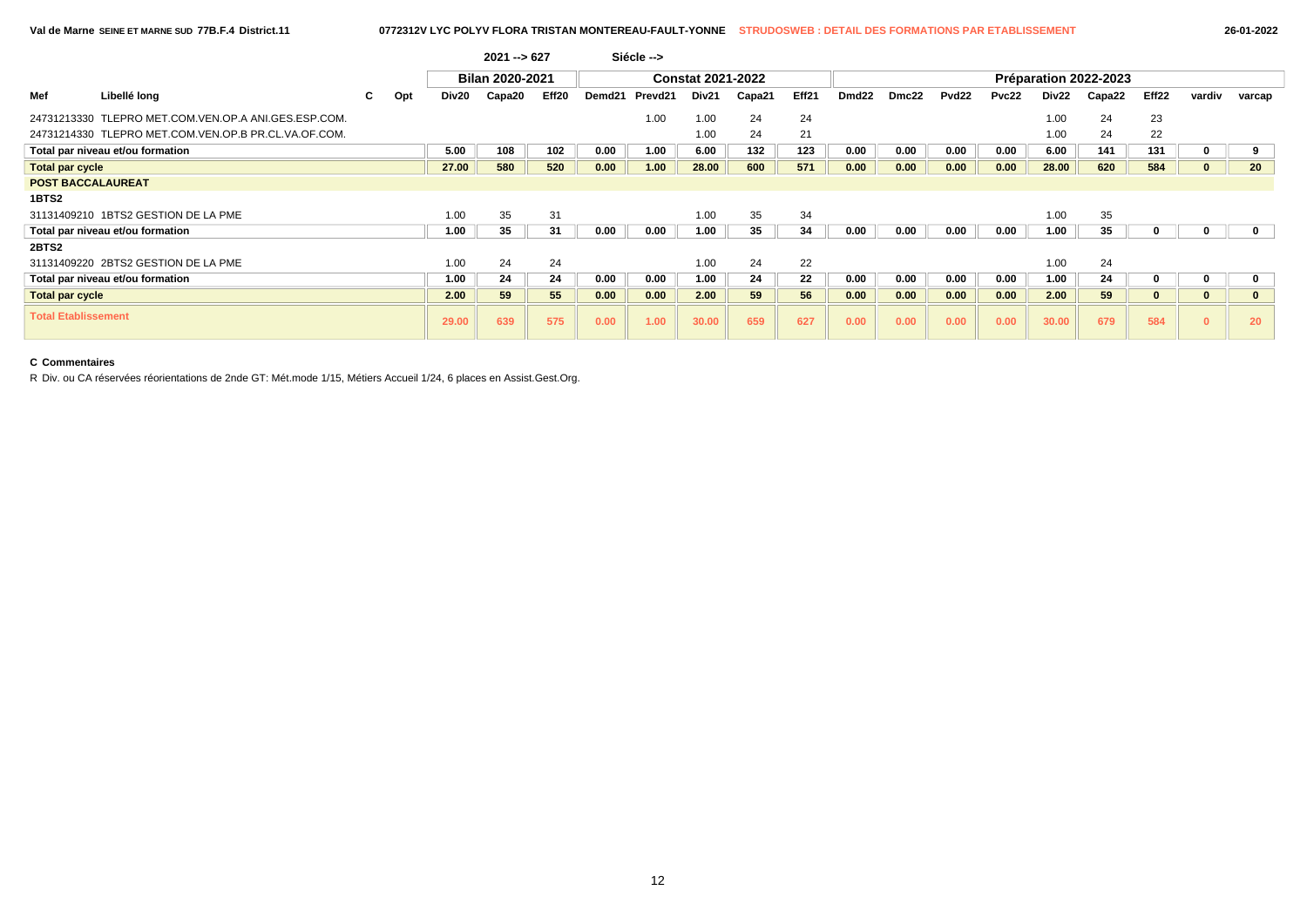**Val de Marne SEINE ET MARNE SUD 77B.F.4 District.12 0770940D LYC POLYV ETIENNE BEZOUT NEMOURS STRUDOSWEB : DETAIL DES FORMATIONS PAR ETABLISSEMENT 26-01-2022**

|                        |                                                      |   | 2021 --> 1179 |       |                 | Siécle --> |      |                          |       |        |                       |       |       |                   |              |       |        |             |              |             |
|------------------------|------------------------------------------------------|---|---------------|-------|-----------------|------------|------|--------------------------|-------|--------|-----------------------|-------|-------|-------------------|--------------|-------|--------|-------------|--------------|-------------|
|                        |                                                      |   |               |       | Bilan 2020-2021 |            |      | <b>Constat 2021-2022</b> |       |        | Préparation 2022-2023 |       |       |                   |              |       |        |             |              |             |
| Mef                    | Libellé long                                         | C | Opt           | Div20 | Capa20          | Eff20      |      | Demd21 Prevd21           | Div21 | Capa21 | Eff21                 | Dmd22 | Dmc22 | Pvd <sub>22</sub> | <b>Pvc22</b> | Div22 | Capa22 | Eff22       | vardiv       | varcap      |
| 2ND DEGRE              |                                                      |   |               |       |                 |            |      |                          |       |        |                       |       |       |                   |              |       |        |             |              |             |
| 2NDE G-T               |                                                      |   |               |       |                 |            |      |                          |       |        |                       |       |       |                   |              |       |        |             |              |             |
|                        | 20010018110 2NDE GENERALE ET TECHNOLOGIQUE           |   |               | 10.00 | 350             | 341        |      |                          | 9.00  | 315    | 294                   |       |       |                   |              | 9.00  | 315    |             |              |             |
|                        | Total par niveau et/ou formation                     |   |               | 10.00 | 350             | 341        | 0.00 | 0.00                     | 9.00  | 315    | 294                   | 0.00  | 0.00  | 0.00              | 0.00         | 9.00  | 315    | $\mathbf 0$ | $\mathbf 0$  | $\mathbf 0$ |
| 1ERE G-T               |                                                      |   |               |       |                 |            |      |                          |       |        |                       |       |       |                   |              |       |        |             |              |             |
|                        | 20110019110 PREMIERE GENERALE                        |   |               | 6.00  | 190             | 206        |      |                          | 7.00  | 245    | 208                   |       |       |                   |              | 6.00  | 210    | 186         | $-1$         | $-35$       |
|                        | 21131016110 1-STMG SC.& TECHNO. MANAGEMENT GESTION   |   |               | 2.00  | 70              | 70         |      |                          | 2.00  | 70     | 70                    |       |       |                   |              | 2.00  | 70     | 63          |              |             |
|                        | Total par niveau et/ou formation                     |   |               | 8.00  | 260             | 276        | 0.00 | 0.00                     | 9.00  | 315    | 278                   | 0.00  | 0.00  | 0.00              | 0.00         | 8.00  | 280    | 249         | $-1$         | $-35$       |
| <b>TERM G-T</b>        |                                                      |   |               |       |                 |            |      |                          |       |        |                       |       |       |                   |              |       |        |             |              |             |
|                        | 20210019110 TERMINALE GENERALE                       |   |               | 6.00  | 193             | 181        |      |                          | 6.00  | 210    | 191                   |       |       |                   |              | 6.00  | 210    | 193         |              |             |
|                        | 21231017110 T-STMG GESTION ET FINANCE                |   |               | 0.50  | 15              | 12         |      |                          | 0.50  | 15     | 23                    |       |       |                   |              | 0.50  | 15     | 15          |              |             |
|                        | 21231018110 T-STMG MERCATIQUE (MARKETING)            |   |               | 1.00  | 30              | 25         |      |                          | 1.00  | 35     | 28                    |       |       |                   |              | 1.00  | 35     | 35          |              |             |
| 21231019110            | T-STMG RESSOUR. HUMAINES & COMMUNICATION             |   |               | 0.50  | 20              | 27         |      |                          | 0.50  | 20     | 19                    |       |       |                   |              | 0.50  | 20     | 20          |              |             |
|                        | Total par niveau et/ou formation                     |   |               | 8.00  | 258             | 245        | 0.00 | 0.00                     | 8.00  | 280    | 261                   | 0.00  | 0.00  | 0.00              | 0.00         | 8.00  | 280    | 263         | $\mathbf 0$  | $\mathbf 0$ |
| 1CAP2                  |                                                      |   |               |       |                 |            |      |                          |       |        |                       |       |       |                   |              |       |        |             |              |             |
|                        | 24122142210 1CAP2 PROD.SERV.REST. (RAPID,COLL,CAFE)  |   |               | 1.00  | 12              | 8          |      |                          | 1.00  | 12     | 12                    |       |       |                   |              | 1.00  | 12     | 10          |              |             |
|                        | 24131224210 1CAP2 EQUIPIER POLYVALENT DU COMMERCE    |   |               | 1.00  | 24              | 24         |      |                          | 1.00  | 24     | 21                    |       |       |                   |              | 1.00  | 24     | 23          |              |             |
|                        | Total par niveau et/ou formation                     |   |               | 2.00  | 36              | 32         | 0.00 | 0.00                     | 2.00  | 36     | 33                    | 0.00  | 0.00  | 0.00              | 0.00         | 2.00  | 36     | 33          | $\mathbf 0$  | $\mathbf 0$ |
| 2CAP2                  |                                                      |   |               |       |                 |            |      |                          |       |        |                       |       |       |                   |              |       |        |             |              |             |
|                        | 24122129220 2CAP2 AGENT POLYVALENT DE RESTAURATION   |   |               | 1.00  | 12              | 9          |      |                          |       |        |                       |       |       |                   |              |       |        |             |              |             |
|                        | 24122142220 2CAP2 PROD.SERV.REST. (RAPID,COLL,CAFE)  |   |               |       |                 |            |      |                          | 1.00  | 12     | 6                     |       |       |                   |              | 1.00  | 12     | 9           |              |             |
|                        | 24131214220 2CAP2 EMPLOYE COMMERCE MULTISPECIALITES  |   |               | 0.50  | 12              | 9          |      |                          |       |        |                       |       |       |                   |              |       |        |             |              |             |
|                        | 24131216220 2CAP2 EMPL.VENTE: PRDTS EQUIP.COURANT    |   |               | 0.50  | 12              | 11         |      |                          |       |        |                       |       |       |                   |              |       |        |             |              |             |
|                        | 24131224220 2CAP2 EQUIPIER POLYVALENT DU COMMERCE    |   |               |       |                 |            |      |                          | 1.00  | 24     | 16                    |       |       |                   |              | 1.00  | 24     | 17          |              |             |
|                        | Total par niveau et/ou formation                     |   |               | 2.00  | 36              | 29         | 0.00 | 0.00                     | 2.00  | 36     | 22                    | 0.00  | 0.00  | 0.00              | 0.00         | 2.00  | 36     | 26          | $\mathbf{0}$ | $\mathbf 0$ |
| 2NDE PRO               |                                                      |   |               |       |                 |            |      |                          |       |        |                       |       |       |                   |              |       |        |             |              |             |
|                        | 24730003310 2NDPRO MET.GEST.ADM.,TRA.&LOG.2NDE COMM. |   |               | 1.00  | 24              | 24         |      |                          | 1.00  | 24     | 23                    |       |       |                   |              | 1.00  | 24     | 24          |              |             |
| 24731211310            | 2NDPRO MET. RELATION CLIENT 2NDE COMMUNE             |   |               | 3.00  | 72              | 56         |      |                          | 3.00  | 72     | 64                    |       |       |                   |              | 3.00  | 72     | 60          |              |             |
|                        |                                                      |   |               |       |                 |            |      |                          |       |        |                       |       |       |                   |              |       |        |             |              |             |
|                        | Total par niveau et/ou formation                     |   |               | 4.00  | 96              | 80         | 0.00 | 0.00                     | 4.00  | 96     | 87                    | 0.00  | 0.00  | 0.00              | 0.00         | 4.00  | 96     | 84          | $\mathbf 0$  | $\mathbf 0$ |
| <b>1ERE PRO</b>        |                                                      |   |               |       |                 |            |      |                          |       |        |                       |       |       |                   |              |       |        |             |              |             |
|                        | 24730001320 1ERPRO GESTION-ADMINISTRATION            |   |               | 1.00  | 24              | 18         |      |                          |       |        |                       |       |       |                   |              |       |        |             |              |             |
|                        | 24730004320 1ERPRO ASSISTANC.GEST.ORGANIS.ACTIVITES  |   |               |       |                 |            |      |                          | 1.00  | 24     | 23                    |       |       |                   |              | 1.00  | 24     | 22          |              |             |
|                        | 24731213320 1ERPRO MET.COM.VEN.OP.A ANI.GES.ESP.COM  |   |               | 2.00  | 48              | 43         |      |                          | 2.00  | 48     | 44                    |       |       |                   |              | 2.00  | 48     | 47          |              |             |
|                        | 24731214320 1ERPRO MET.COM.VEN.OP.B PR.CL.VA.OF.COM. |   |               | 1.00  | 18              | 18         |      |                          | 1.00  | 24     | 23                    |       |       |                   |              | 1.00  | 24     | 23          |              |             |
|                        | Total par niveau et/ou formation                     |   |               | 4.00  | 90              | 79         | 0.00 | 0.00                     | 4.00  | 96     | 90                    | 0.00  | 0.00  | 0.00              | 0.00         | 4.00  | 96     | 92          | $\mathbf 0$  | $\mathbf 0$ |
| <b>TLEPRO</b>          |                                                      |   |               |       |                 |            |      |                          |       |        |                       |       |       |                   |              |       |        |             |              |             |
|                        | 24730001330 TLE PRO GESTION-ADMINISTRATION           |   |               | 1.00  | 24              | 17         |      |                          | 1.00  | 24     | 16                    |       |       |                   |              |       |        |             | $-1$         | $-24$       |
|                        | 24730004330 TLEPRO ASSISTANC.GEST.ORGANIS.ACTIVITES  |   |               |       |                 |            |      |                          |       |        |                       |       |       |                   |              | 1.00  | 24     | 21          |              | 24          |
|                        | 24731202330 TLEPRO COMMERCE                          |   |               | 2.00  | 48              | 42         |      |                          |       |        |                       |       |       |                   |              |       |        |             |              |             |
|                        | 24731206330 TLEPRO VENTE (PROSPECT.NEGO.SUIV.CLIENT) |   |               | 1.00  | 18              | 22         |      |                          |       |        |                       |       |       |                   |              |       |        |             |              |             |
|                        | 24731213330 TLEPRO MET.COM.VEN.OP.A ANI.GES.ESP.COM. |   |               |       |                 |            |      |                          | 2.00  | 48     | 39                    |       |       |                   |              | 2.00  | 48     | 41          |              |             |
|                        | 24731214330 TLEPRO MET.COM.VEN.OP.B PR.CL.VA.OF.COM. |   |               |       |                 |            |      |                          | 1.00  | 18     | 14                    |       |       |                   |              | 1.00  | 18     | 18          |              |             |
|                        | Total par niveau et/ou formation                     |   |               | 4.00  | 90              | 81         | 0.00 | 0.00                     | 4.00  | 90     | 69                    | 0.00  | 0.00  | 0.00              | 0.00         | 4.00  | 90     | 80          | 0            | $\mathbf 0$ |
| <b>Total par cycle</b> |                                                      |   |               | 42.00 | 1216            | 1163       | 0.00 | 0.00                     | 42.00 | 1264   | 1134                  | 0.00  | 0.00  | 0.00              | 0.00         | 41.00 | 1229   | 827         | $-1$         | $-35$       |
|                        | <b>POST BACCALAUREAT</b>                             |   |               |       |                 |            |      |                          |       |        |                       |       |       |                   |              |       |        |             |              |             |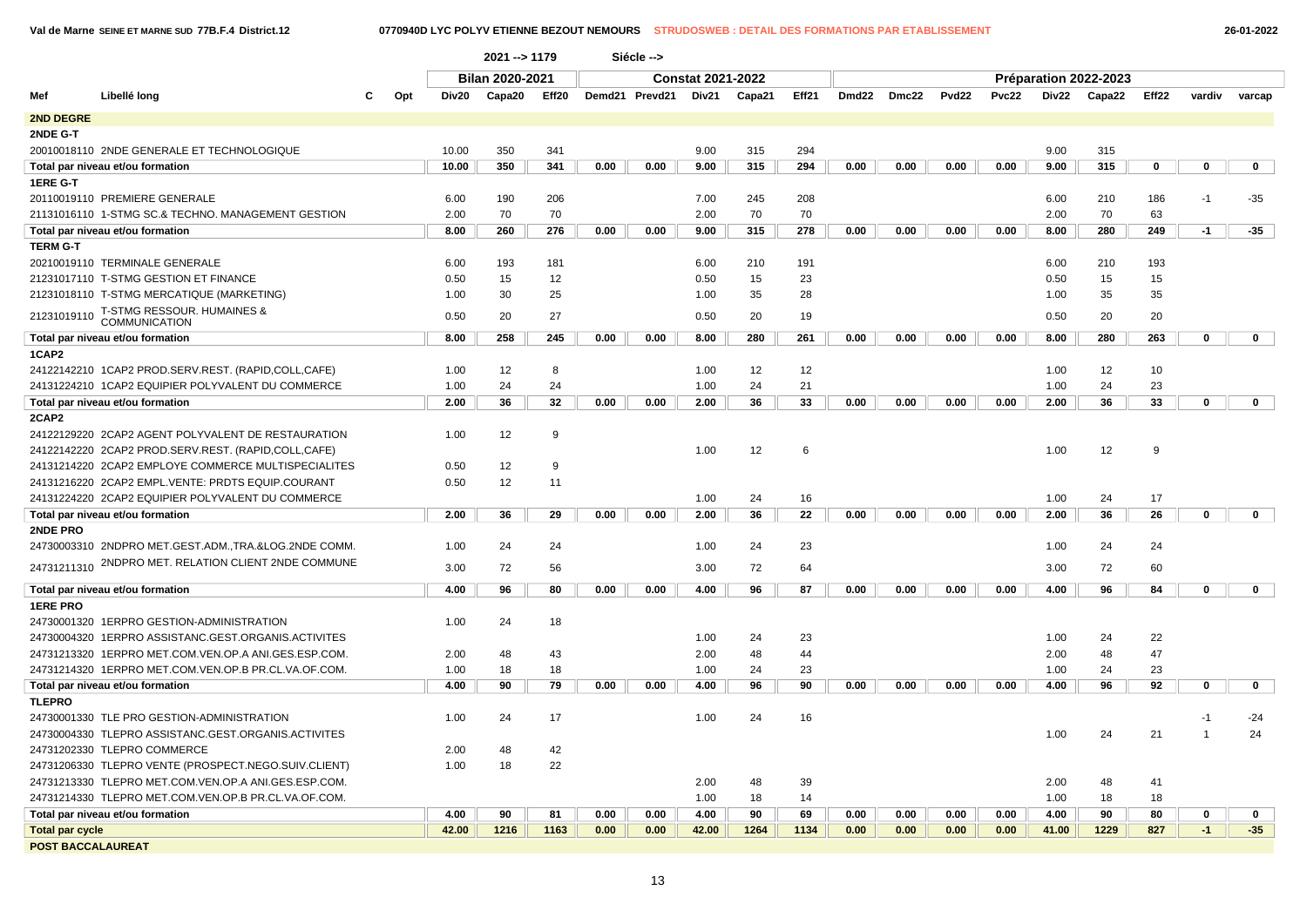# **Val de Marne SEINE ET MARNE SUD 77B.F.4 District.12 0770940D LYC POLYV ETIENNE BEZOUT NEMOURS STRUDOSWEB : DETAIL DES FORMATIONS PAR ETABLISSEMENT 26-01-2022**

|                            |                                        |    |     |       | $2021 - 1179$   |       |      | Siécle -->     |                          |        |       |                       |       |                   |       |       |        |          |          |              |  |  |
|----------------------------|----------------------------------------|----|-----|-------|-----------------|-------|------|----------------|--------------------------|--------|-------|-----------------------|-------|-------------------|-------|-------|--------|----------|----------|--------------|--|--|
|                            |                                        |    |     |       | Bilan 2020-2021 |       |      |                | <b>Constat 2021-2022</b> |        |       | Préparation 2022-2023 |       |                   |       |       |        |          |          |              |  |  |
| Mef                        | Libellé long                           | C. | Opt | Div20 | Capa20          | Eff20 |      | Demd21 Prevd21 | Div21                    | Capa21 | Eff21 | Dmd <sub>22</sub>     | Dmc22 | Pvd <sub>22</sub> | Pvc22 | Div22 | Capa22 | Eff22    | vardiv   | varcap       |  |  |
| 1BTS2                      |                                        |    |     |       |                 |       |      |                |                          |        |       |                       |       |                   |       |       |        |          |          |              |  |  |
| 31131213210                | 1BTS2 MANAGEMENT COMMERC. OPERATIONNEL |    |     | 1.00  | 24              | 27    |      |                | 1.00                     | 24     | 26    |                       |       |                   |       | 1.00  | 24     |          |          |              |  |  |
|                            | Total par niveau et/ou formation       |    |     | 1.00  | 24              | 27    | 0.00 | 0.00           | 1.00                     | 24     | 26    | 0.00                  | 0.00  | 0.00              | 0.00  | 1.00  | 24     |          |          |              |  |  |
| 2BTS2                      |                                        |    |     |       |                 |       |      |                |                          |        |       |                       |       |                   |       |       |        |          |          |              |  |  |
| 31131213220                | 2BTS2 MANAGEMENT COMMERC. OPERATIONNEL |    |     | 1.00  | 24              | 20    |      |                | 1.00                     | 24     | 19    |                       |       |                   |       | 1.00  | 24     |          |          |              |  |  |
|                            | Total par niveau et/ou formation       |    |     | 1.00  | 24              | 20    | 0.00 | 0.00           | 1.00                     | 24     | 19    | 0.00                  | 0.00  | 0.00              | 0.00  | 1.00  | 24     |          |          |              |  |  |
| <b>Total par cycle</b>     |                                        |    |     | 2.00  | 48              | 47    | 0.00 | 0.00           | 2.00                     | 48     | 45    | 0.00                  | 0.00  | 0.00              | 0.00  | 2.00  | 48     | $\bf{0}$ | $\bf{0}$ | $\mathbf{0}$ |  |  |
| <b>Total Etablissement</b> |                                        |    |     | 44.00 | 1264            | 1210  | 0.00 | 0.00           | 44.00                    | 1312   | 1179  | 0.00                  | 0.00  | 0.00              | 0.00  | 43.00 | 1277   | 827      | $-1$     | $-35$        |  |  |

**C Commentaires**

 $\sqrt{2}$